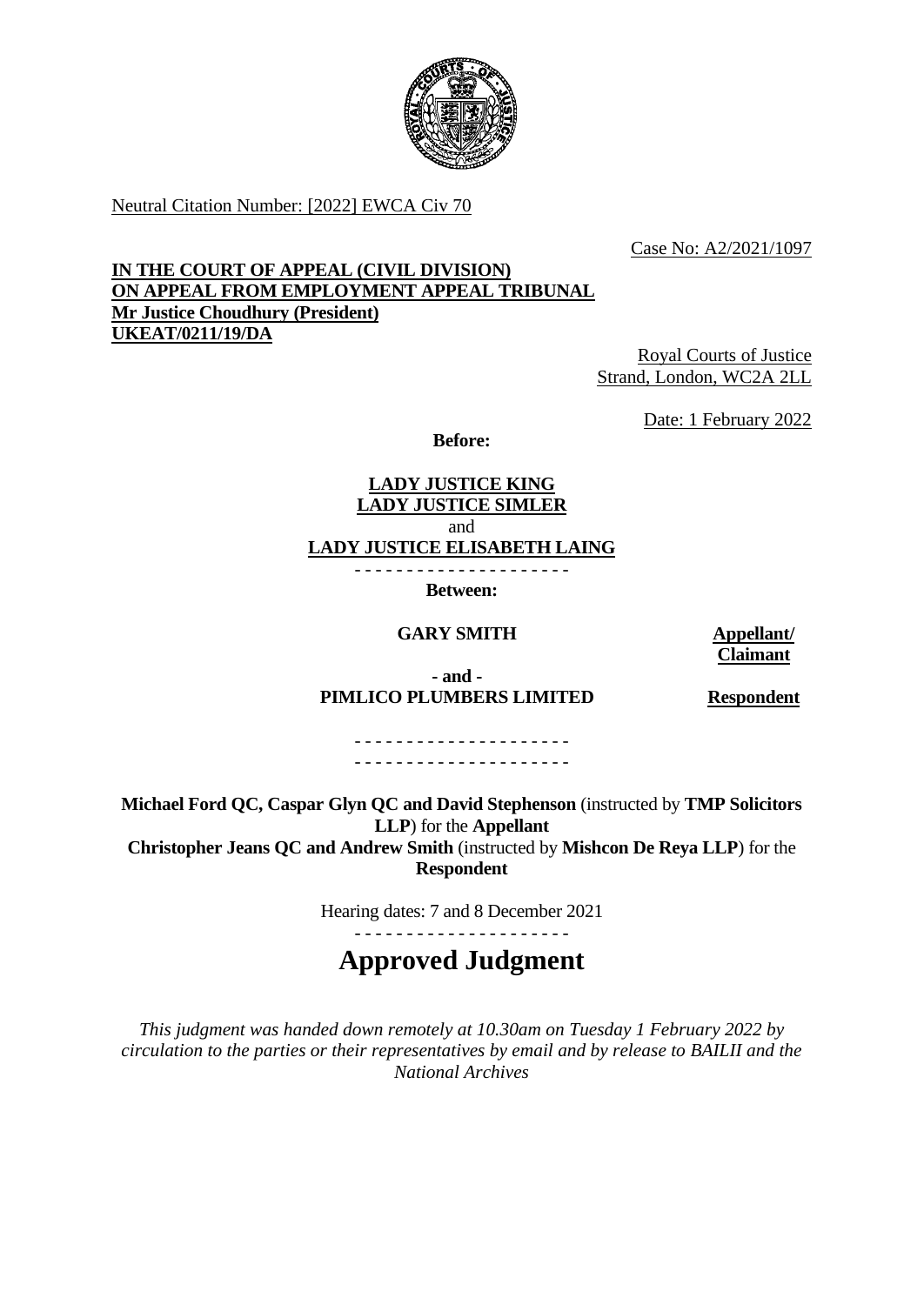#### **Lady Justice Simler:**

#### **Introduction**

- 1. This case concerns the enforcement by a "worker" of the right to paid annual leave guaranteed by articles 7 of the EU Working Time Directive 2003/88/EC of 4 November 2003 ("the WTD") and 31 of the Charter of Fundamental Rights of the European Union ("the Charter"). Pimlico Plumbers Limited, the respondent, disputed the appellant's entitlement to paid leave, and did not pay him for it. The appellant nevertheless took unpaid leave for which he ought to have been paid. He took no steps to invoke the right to payment until after his contract was terminated by the respondent. The respondent now accepts that the appellant was entitled to paid annual leave but argues that the appellant acted too late to enforce his rights. That argument succeeded in the employment tribunal and in the Employment Appeal Tribunal.
- 2. The appellant is Gary Smith. He worked for the respondent, Pimlico Plumbers Limited, from 25 August 2005 until May 2011. At the beginning of the engagement there was an agreement between the parties, described as a contract of employment, which described Mr Smith as an employee. Later, and for the rest of the engagement, the respondent maintained, instead, that Mr Smith was a self-employed independent contractor who had no entitlement to paid annual leave. Mr Smith nevertheless took periods of leave from time to time, but these were always unpaid. On 3 May 2011, the respondent suspended Mr Smith and required him to return equipment and a van. Mr Smith regarded this as a fundamental breach of his contract. He brought proceedings in the employment tribunal on 1 August 2011, alleging, among other things, that he was, at least, a worker who was entitled to paid annual leave throughout the engagement, and seeking to recover compensation for unpaid leave.
- 3. The question of his status was addressed as a preliminary issue by the tribunal and finally resolved in *Pimlico Plumbers Limited and another v Smith* [2018] UKSC 29, [2018] ICR 1511. The Supreme Court held that Mr Smith undertook to "perform [his services] personally". Accordingly he was a "worker" within the meaning of section 230(3) of the Employment Rights Act 1996 ("the ERA") and regulation 2(1) of the Working Time Regulations 1998 ("the WTR"). That meant he was entitled in principle (subject to the issues considered below) to 5.6 weeks' paid annual leave. This appeal only concerns his entitlement to four weeks' paid leave each year under regulation 13 (deriving from the WTD) and not the additional domestic leave entitlement provided for in regulation 13A of the WTR.
- 4. His case returned to the employment tribunal. After a hearing on 18 and 19 March 2019, the holiday pay claim was rejected by Employment Judge Morton on jurisdictional grounds, in a judgment with reasons sent to the parties on 1 July 2019. In short, the tribunal found that the only pleaded holiday pay claim advanced by Mr Smith was for non-payment of wages for leave actually taken in each year of the engagement. The tribunal rejected Mr Smith's arguments that he had also pleaded claims for pay for holiday accrued but not taken in the final leave year to 3 May 2011, and for holiday accrued but not taken over the whole of the engagement, from August 2005.
- 5. The tribunal held that the pleaded claim was presented out of time because Mr Smith's last period of (unpaid) leave ended on 4 January 2011; the respondent ought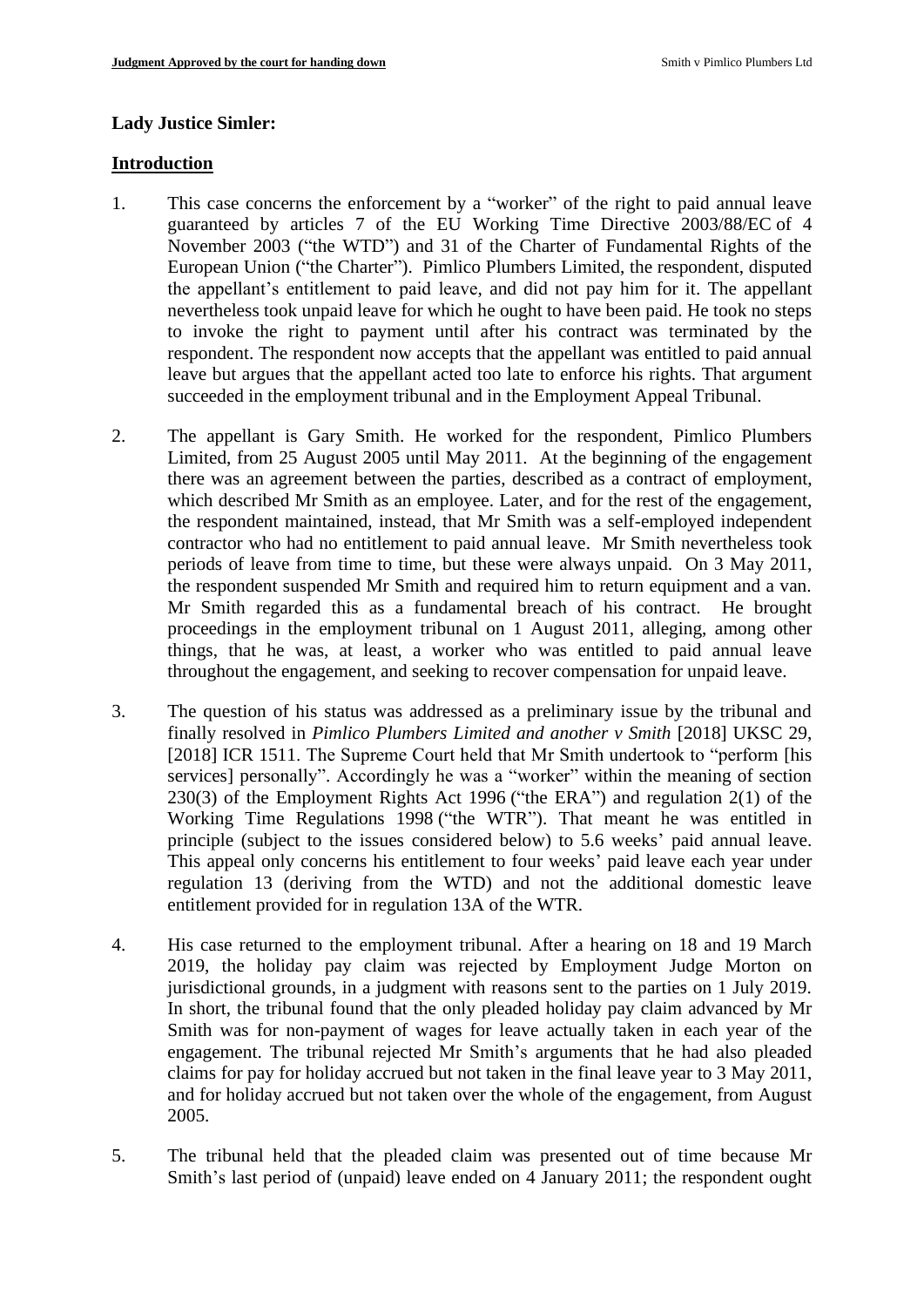to have paid him for that period of leave on 5 February 2011 when Mr Smith received his payslip for that month; and he was therefore obliged to present a claim by 4 May 2011 at the latest, but did not present his claim until 1 August 2011, nearly three months after the expiry of the relevant deadline. The tribunal held that it was reasonably practicable for the claim to have been presented in time (this decision is not now challenged) and in any event, the claim was not presented within a reasonable period following the expiry of the primary time limit. The tribunal rejected Mr Smith's argument that the decision in *King v Sash Window Workshop* (C-214/16) [2018] 2 CMLR 10, [2018] ICR 693 ("*King"*) entitled him to bring, on the termination of his engagement, a claim in respect of all unpaid annual leave accrued throughout his engagement with the respondent, both taken and untaken. In a further judgment sent to the parties on 19 December 2019, Employment Judge Morton refused an application for reconsideration.

- 6. Mr Smith appealed both judgments (and another judgment dismissing his unlawful disability discrimination claim) to the Employment Appeal Tribunal (Choudhury J, President) ("the EAT") contending (among other things) that the employment tribunal had erred in its identification of the claims he was pursuing, erred in its interpretation of *King* and erred in concluding that his pleaded claim was out of time. By a judgment dated 17 March 2021 the appeal was dismissed: [2021] UKEAT 0211-19-1703, [2021] ICR 1194. In short, the EAT held that the tribunal made no error of law in relation to *King*. *King* was not concerned with leave that was taken but unpaid. It concerned the right to carry over, until termination, annual leave that is not taken because of an employer's failure to remunerate such leave. It did not suggest that there is a right to carry over leave that was in fact taken, in spite of the employer's failure to remunerate such leave. Nor did the employment tribunal err in its analysis that the pleaded case was limited to a claim for pay for annual leave that was taken, or in deciding that the pleaded claim was presented outside the relevant time limits.
- 7. This appeal is a further challenge to those conclusions. There are four grounds of appeal:
	- i) The employment tribunal misconstrued the CJEU's judgment in *King* and/or misdirected itself in law in finding that the appellant was not denied his right to annual leave under regulation 13 WTR with the result that any claim he made under regulation 30(1)(a) WTR failed (Ground A).
	- ii) The employment tribunal erred in law in finding that the appellant had not brought a pleaded claim for the accrued entitlement to paid or unpaid annual leave on termination which was due under regulation 14 WTR, or in respect of any entitlement to paid or unpaid leave which carried over in accordance with *King* and/or failed to give effect to the principle of effectiveness (Ground B).
	- iii) The employment tribunal erred in holding that, on the facts, the appellant had made no claim for untaken leave and was only claiming payment for leave he had taken. Further, the employment tribunal erred in holding that it was necessary for the appellant to show that he was in fact dissuaded from taking leave (Ground C).
	- iv) The employment tribunal erred in holding that a claim in respect of a "series of deductions" brought under section 23(3) ERA was broken by a gap of more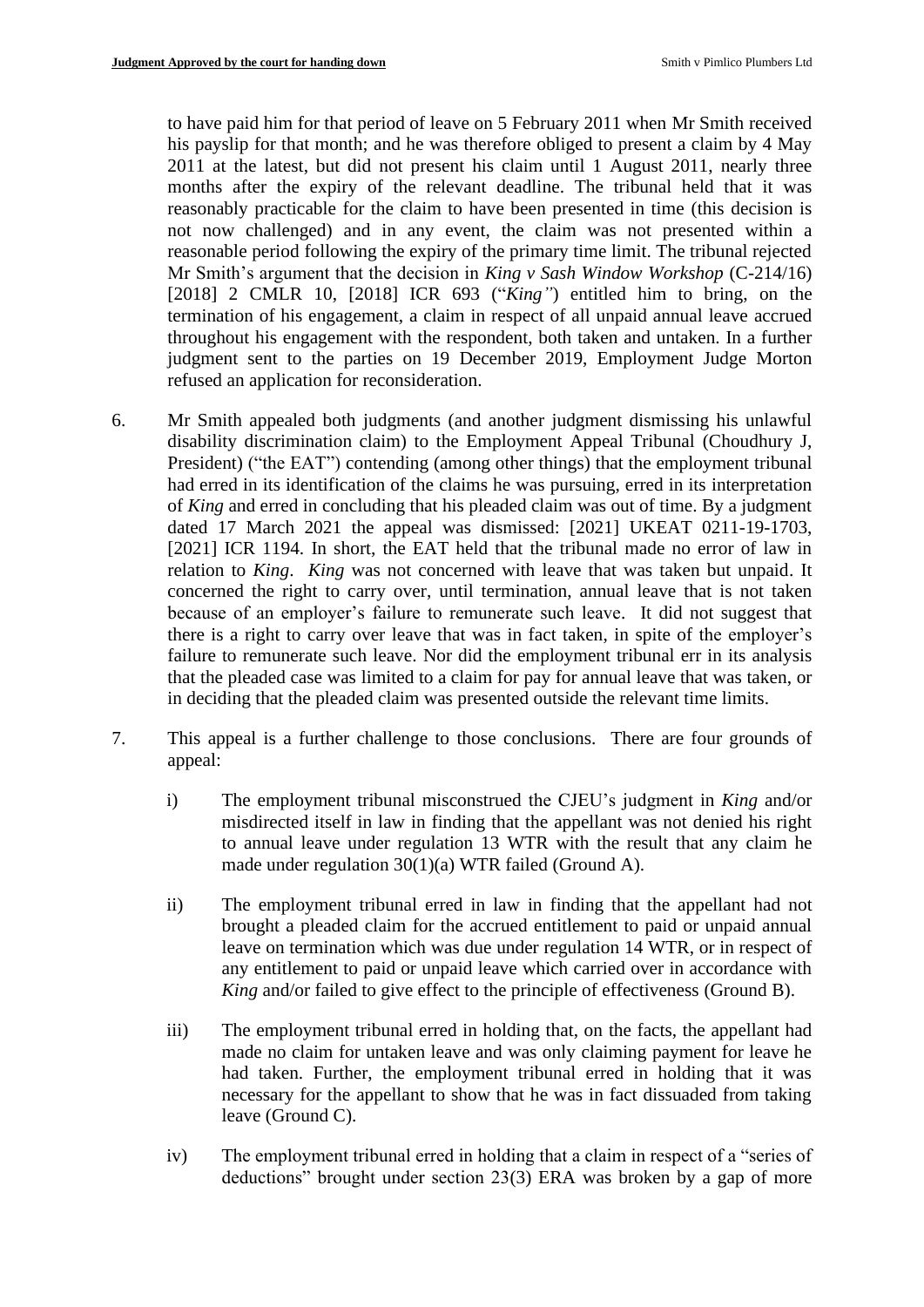than three months between underpayments or deductions. It should have preferred the judgment of the Northern Ireland Court of Appeal ("NICA") in *Chief Constable of Police v Agnew* [2019] NICA 32 [2019] IRLR 792 ("*Agnew"*) to the EAT's judgment in *Bear Scotland Ltd v Fulton* [2015] ICR 221 ("*Bear Scotland*") (Ground D).

8. Mr Smith was represented by Mr Michael Ford QC, Mr Caspar Glyn QC and Mr David Stephenson, and the respondent by Mr Christopher Jeans QC and Mr Andrew Smith. Both junior counsel appeared in the employment tribunal below but their leaders did not. I am grateful to all counsel for the helpful way in which the appeal was prepared and presented on both sides.

## **The parties' respective cases and the issues to be addressed**

- 9. On behalf of Gary Smith, Mr Glyn QC made submissions about the scope and effect of the decision in *King* (and subsequent CJEU authorities), while Mr Ford QC made the running in relation to the remaining grounds. In summary they contended:
	- i) Both tribunals below misdirected themselves in law and misconstrued the decision in *King* in concluding that the appellant was not denied his right to "paid annual leave" under regulation 13 WTR. *King* is not limited to circumstances where the employee has not taken annual leave, but applies equally where annual leave has been taken but is unpaid because the employer refused to remunerate it: see the language of article 7(1), article 31 of the Charter, and *King*, where the single right protected is the right to "paid annual leave". That right is protected because anything less is liable to deter workers from taking annual leave and benefitting from the rest and relaxation required. The worker need not demonstrate that he was in fact dissuaded from taking annual leave. Member states may provide for the loss of the right at the end of each leave year. But to lose that right the worker must "actually have had the opportunity to exercise the right conferred on him by the Directive": see *Stringer v Revenue and Customs Commissioners and Schultz-Hoff v Deutsche Rentenversicherung Bund (Joined Cases C-520/06 and C-350/06) [2009] ICR 932; [2009] ECR I-179 ("Stringer")* at [44] and *Kreuziger v Land Berlin* (Case C-619/16) [2019] 1 CMLR 34 ("*Kreuziger*") at [28] to [32] (discussed further below). *King* and the subsequent cases make clear that when the employer disputes the right and refuses payment, a worker only loses the right to take leave at the end of the leave year if the employer can meet the burden of showing that it specifically and transparently gave the worker the opportunity to take paid annual leave, encouraged the worker to take paid annual leave and informed the worker that the right would be lost at the end of the leave year. If the employer cannot meet that burden, the right does not lapse but carries over and accumulates until the termination of the contract, at which point the worker is entitled to a payment in respect of the untaken leave.
	- ii) This was Mr Smith's position. His circumstances were identical to Mr King's. He was unable to exercise his right to paid annual leave because the respondent never granted him any paid leave and leave without pay is not "leave" in the article 7 sense. It followed that his claim was in time because he had been denied the opportunity, throughout the engagement, to exercise the right to paid annual leave. The respondent could not meet the burden of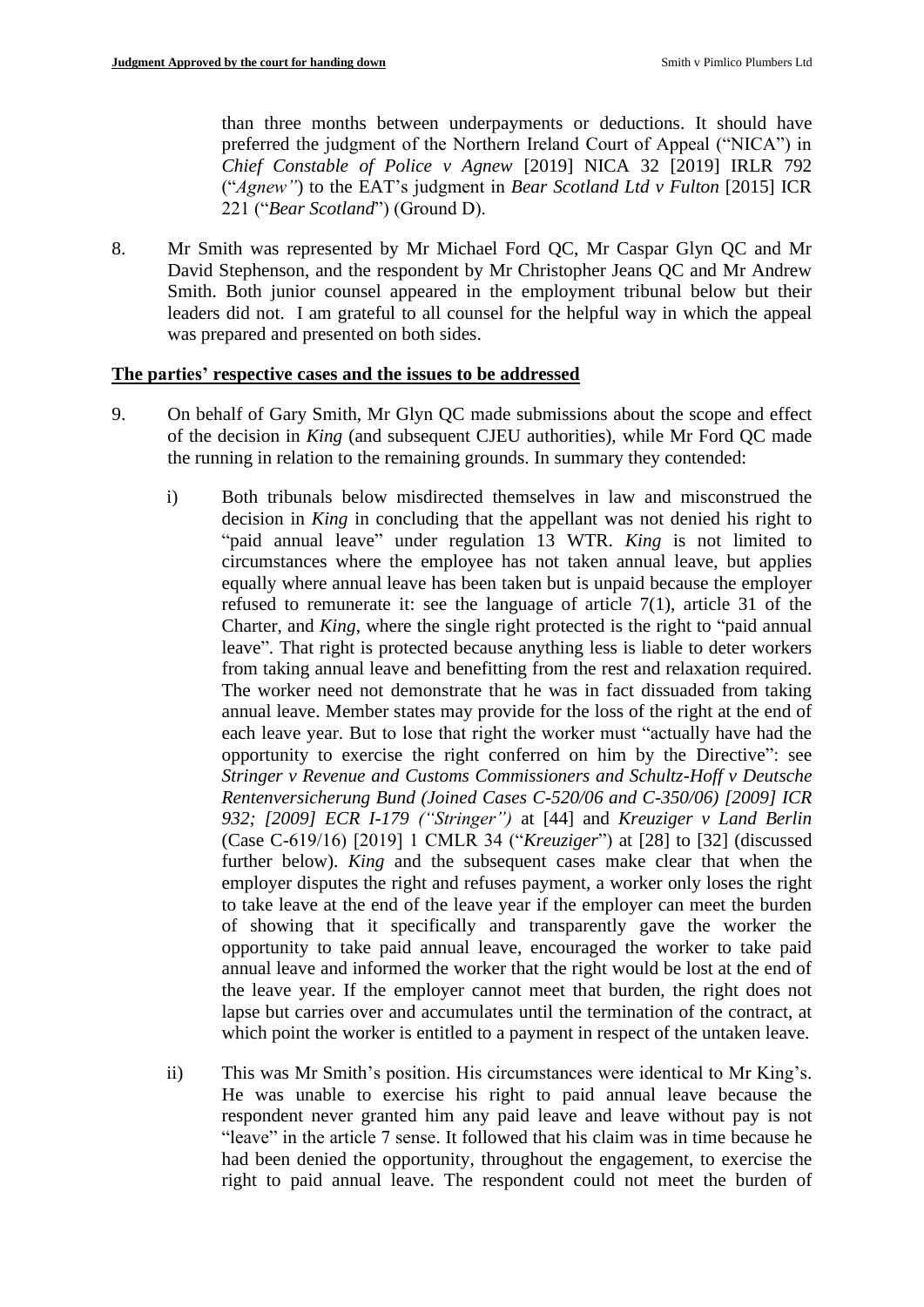showing that it specifically and transparently gave him the opportunity to take paid annual leave. The right did not therefore lapse. It carried over and accumulated until termination of the contract, at which point Mr Smith was and remains entitled to a payment in respect of the unpaid leave.

- iii) To the extent that the judgment in *King* depended on the lack of an effective remedy for Mr King in national law in respect of his untaken leave, Mr Smith was in the same position. The requirement to bring a claim within three months of every occasion on which he was not paid for leave is incompatible with the principle of effectiveness and/or with article 47 of the Charter.
- iv) The tribunals below erred in deciding that Mr Smith did not bring claims for untaken or unpaid annual leave under regulation 14. The claim form included claims for unpaid leave for past leave years which carried over as a result of *King* and complained of a failure to remunerate for holiday taken throughout his employment. Further, they read the claim form too narrowly in holding that it did not make a regulation 14 claim.
- v) The tribunals erred further in holding that a claim for untaken leave (both during earlier years and in the final leave year) was unsustainable on the facts and that this was not a *King-*type case. This case fell squarely within *King*, even on a narrow reading. Mr Smith's uncontested evidence was that he never received holiday pay and he never took his full entitlement to four weeks' leave. This put him in a similar position to the claimant in *King* who had also taken some of his leave each year. The employment tribunal was wrong to distinguish the present case from *King* on the grounds that Mr Smith was not dissuaded from taking annual leave and could not prove he had been refused permission to take annual leave.
- vi) Finally, the tribunals below erred in holding that a claim under section 23(3) ERA based on a "series of deductions" was broken by a gap of more than three months between deductions. There was no dispute that Mr Smith was never paid when he took leave; his salary payments reflected the underpayment of salary, in other words the deductions. This was a "series" within section 23(3) ERA, and the gap of more than three months was wrongly held to break the series for limitation purposes following *Bear Scotland Ltd v Fulton* [2015] ICR 221 which was itself wrongly decided.
- 10. For the respondent, in summary, Mr Jeans QC sought to uphold the findings of the employment tribunal and the conclusions of the EAT. He submitted that four questions are relevant to the resolution of this appeal. First, what claim did the appellant bring? Secondly, what time limits applied to that claim? Thirdly, was the tribunal entitled to conclude that the pleaded claim was brought outside the domestic time limit? Finally, does the ordinary domestic time limit breach the principle of effectiveness?
- 11. In answering those questions, and again, in summary, Mr Jeans made five principal points.
	- i) Mr Smith did not plead a claim under regulation 14 for a payment on termination in lieu of leave not taken. The claim form referred throughout to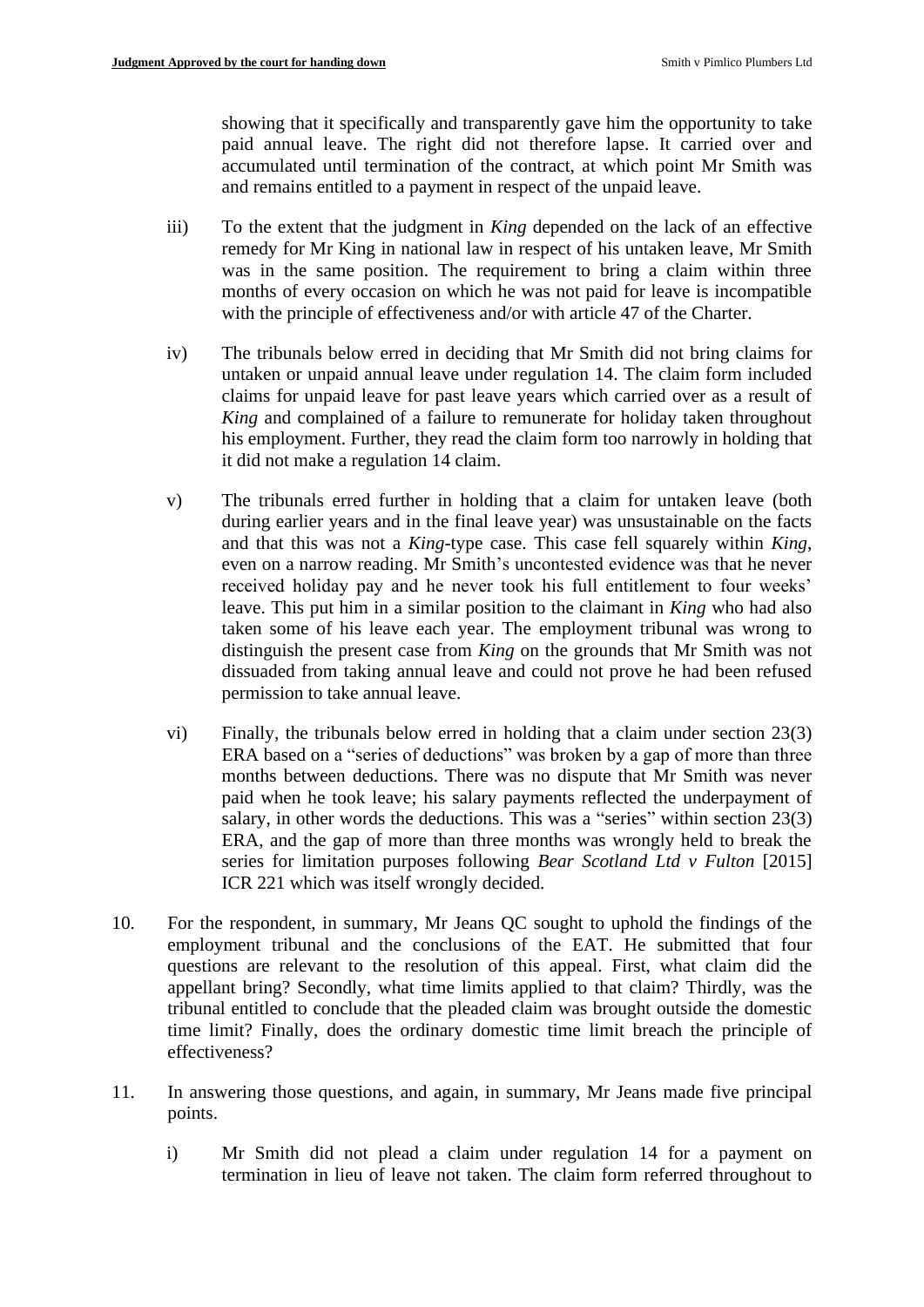annual leave taken but not paid. The employment tribunal was obliged to, and did, determine the substantive holiday pay claim as it had been pleaded and presented by Mr Smith and his legal representatives below. Having lost on that basis, it is not open to him on appeal to seek to reformulate and argue his claim afresh. Mr Smith was legally represented and had numerous opportunities to amend the claim form, but did not do so, even after *King* was decided.

- ii) Mr Smith had a remedy for the unpaid leave he took regularly throughout his employment: the right to bring a claim for non-payment of annual leave against the respondent under regulation  $30(1)(b)$  (relying on a failure to pay under regulation  $16(1)$ ). This was an effective remedy capable of being enforced by him.
- iii) The tribunals below were right in their conclusions about what *King* decided, about its effect on domestic holiday pay claims, and that *King* does not apply to this case. The decision in *King* was not concerned with leave that was taken by a worker but unpaid. It has no bearing on a case where leave was taken but not paid, and the CJEU did not decide or suggest that unpaid leave is not properly to be regarded as leave at all. The effect of *King* is that workers are permitted to carry over, without temporal limitation, any article 7 leave which they do not take during a particular year because of the employer's refusal to pay for such leave; and to the extent that such leave remains untaken at the point of termination of their employment, to make a claim for payment in lieu of that untaken leave. It does not confer a broader legal entitlement and does not create a new right to payment on termination for carried-over rights in respect of annual leave which goes beyond that sanctioned by article 7(2) WTD. It does not have the effect of nullifying the remedial regime provided for in the WTR, in particular as regards the distinction drawn between the different types of claim that can be made (namely a claim based on a refusal to allow a worker to take holiday, a failure to pay for holiday taken and a payment in lieu of holiday entitlement that has accrued but not in fact been taken at the point of termination). This case fell outside the scope of *King*  because an effective remedy was available to Mr Smith: he could bring a claim for unpaid annual leave, whereas Mr King had no such option.
- iv) The last period of (unpaid) leave taken by Mr Smith was in January 2011 and any pay for that leave should have been reflected in his 5 February 2011 payslip. He was therefore obliged to present his claim by 4 May 2011 but failed to do so, when it was reasonably practicable for him to have done so. There was no error in the conclusion that the claim was brought out of time and the challenge to that conclusion is no longer pursued.
- v) If relevant, the decision in *Bear Scotland* should be followed. It remedied the oddity that a claim for unlawful deduction of wages can be out of time and then revived by later events. The decision promotes the principles of legal certainty.
- 12. It seems to me, in light of the four grounds of appeal and the arguments advanced by the parties, there are three central issues to be addressed by the court: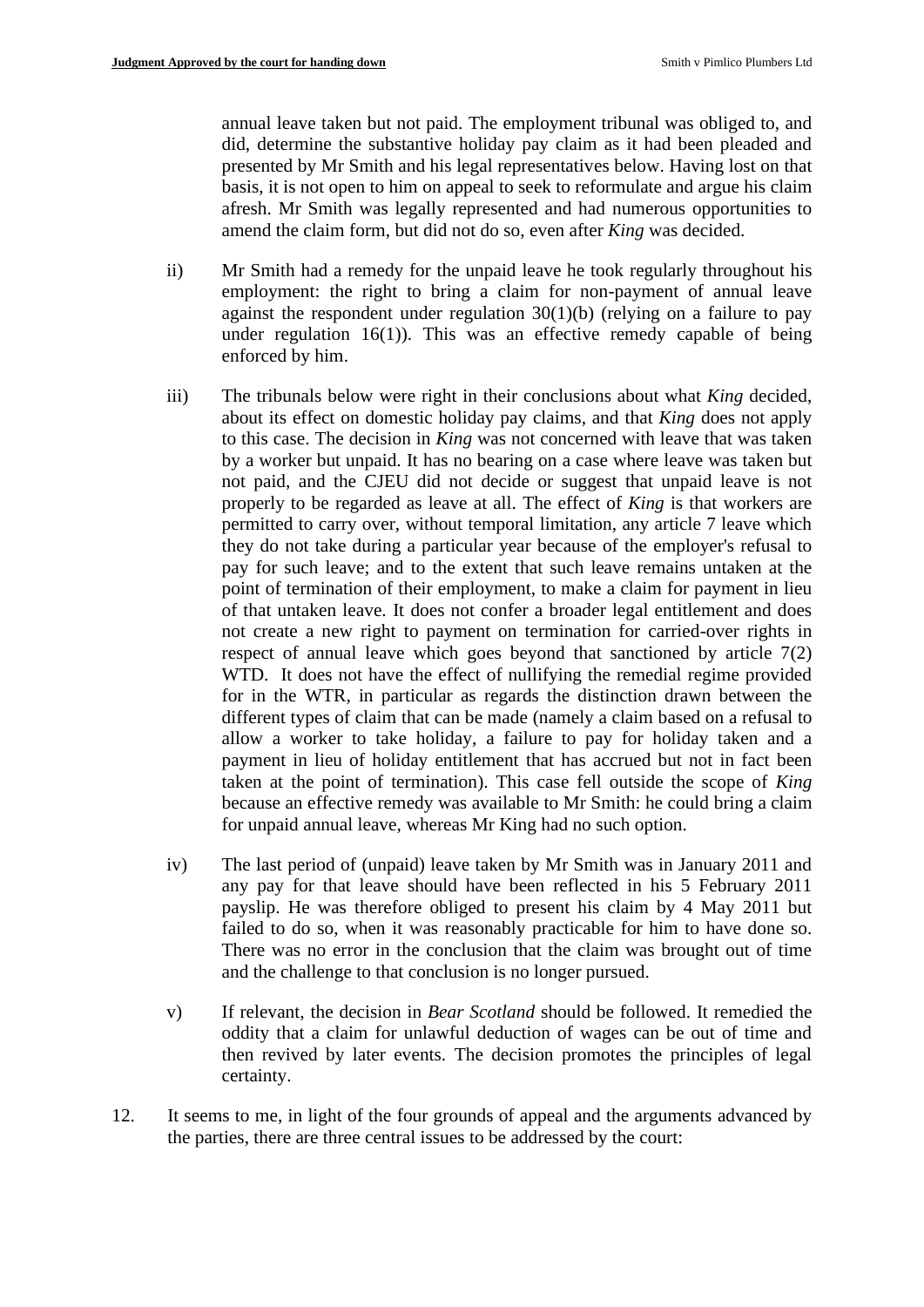- i) did the tribunals below err in law in holding that Mr Smith's only pleaded claim was for pay for the holiday leave he actually took (without pay) during his engagement with the respondent?
- ii) What is the scope of *King* and do the principles it establishes mean that Mr Smith, whose employer denied his worker status, disputed the right to paid leave and refused to remunerate leave in breach of the WTR and WTD, was entitled to carry over and accumulate his entitlement to paid annual leave until his engagement with the respondent was terminated?
- iii) Is a "series of deductions" within the meaning of section  $23(3)(a)$  ERA broken by a gap of three months or more?

## **The legal framework**

13. First, I record the position relating to the European Union (Withdrawal) Act 2018 (as to which there is no dispute). This provides that although the principle of the supremacy of EU law no longer applies to any enactment or rule of law passed or made on or after "IP completion day" (31 December 2020), nor is the Charter part of domestic law on or after IP completion day (section  $5(4)$ ), the supremacy principle continues to apply on or after IP completion day so far as relevant to the interpretation, disapplication or quashing of any enactment or rule of law passed or made before IP completion day: see section  $5(2)$ . Section  $5(4)$  does not apply where proceedings are begun but not finally decided before IP completion day: see paragraph 39, schedule 8 to the 2018 Act. Further, the provisions of the Charter recognise established fundamental principles of EU law. The Charter is no longer part of domestic law, but "fundamental rights or principles" that exist irrespective of the Charter are retained in domestic law after IP completion day (section 5(5)). The provisions of the Charter, to the extent that they embody those "fundamental rights and principles", continue to apply. The tribunals below accordingly proceeded on the basis that the European Union (Withdrawal) Act 2018 has no substantive effect on the issues in this appeal, as do I.

#### **EU law provisions**

- 14. Article 1 of the WTD provides that the purpose of the WTD is to lay down "minimum safety and health requirements for the organisation of working time", including as to annual leave.
- 15. Article 7 WTD sets out the bare minimum requirements in relation to annual leave, with detailed implementation left to member states. It provides:

#### "Annual leave

1. Member states shall take the measures necessary to ensure that every worker is entitled to paid annual leave of at least four weeks in accordance with the conditions for entitlement to, and granting, of, such leave laid down by national legislation and/or practice.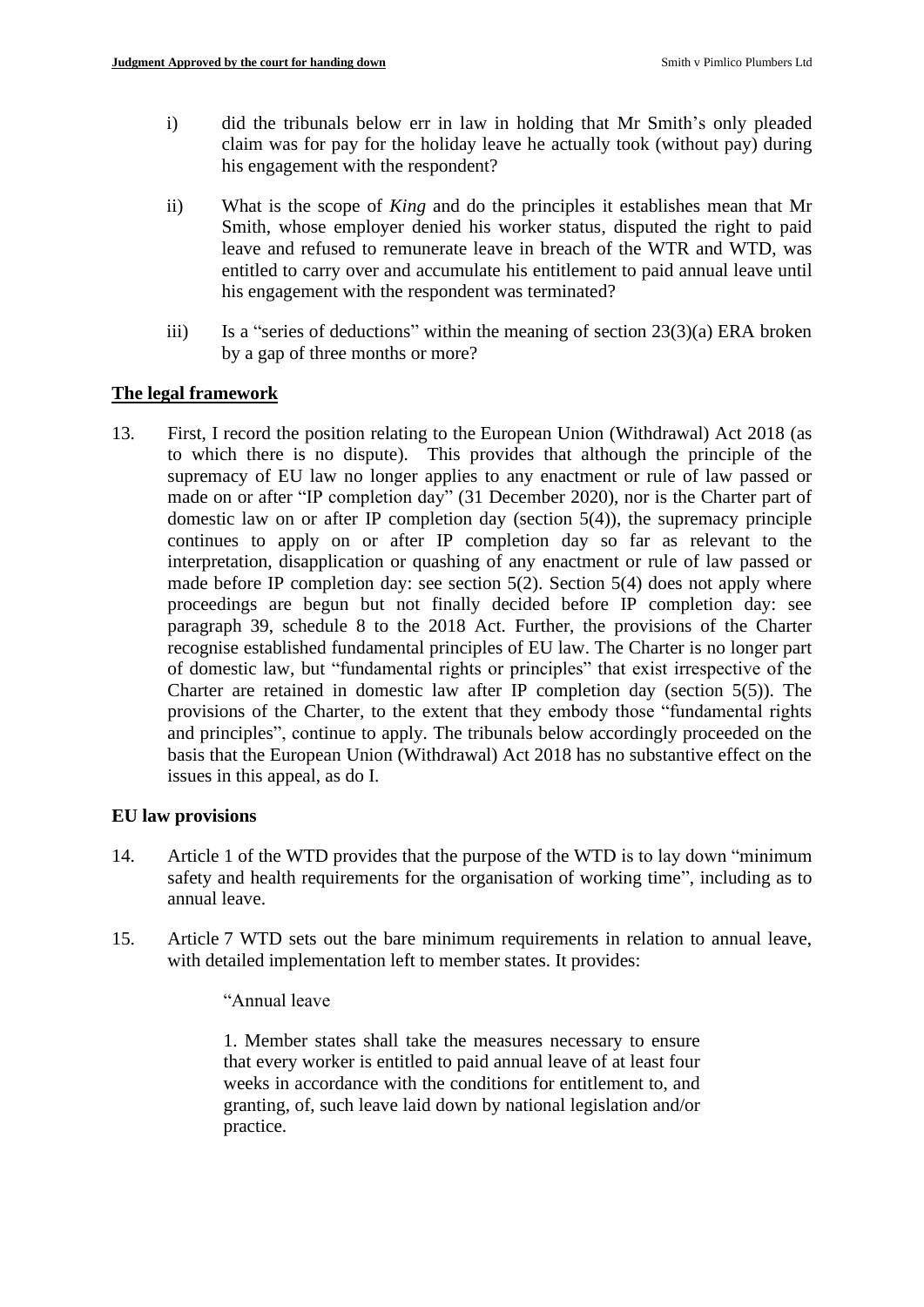2. The minimum period of paid annual leave may not be replaced by an allowance in lieu, except where the employment relationship is terminated."

- 16. The underlying philosophy of the WTD, that it is necessary for the health and safety of workers that they should have a minimum entitlement actually to take paid leave, is reflected in the prohibition in article 7(2) on replacing paid annual leave with an allowance in lieu, save where the employment relationship comes to an end. However, by exception in article  $7(2)$ , where the employment relationship terminates at a stage when the worker has not taken the minimum leave to which he or she is entitled, there is a right to an allowance in lieu. This reflects the fact that after termination of the employment relationship, it is no longer possible for workers to take the paid annual leave to which they are entitled.
- 17. The importance of the right to paid annual leave is also underlined by article 17 which provides that member states may not derogate from article 7.
- 18. Article 31 of the Charter (Fair and just working conditions) also provides for the right to annual leave:

"(1) Every worker has the right to working conditions which respect his or her health, safety and dignity

(2) Every worker has the right to limitation of maximum working hours, to daily and weekly rest periods and to an annual period of paid leave."

19. Article 47 of the Charter (Right to an effective remedy and to a fair trial) provides:

"Everyone whose rights and freedoms guaranteed by the law of the Union are violated has the right to an effective remedy before a tribunal in compliance with the conditions laid down in this article…"

## **Domestic law provisions**

- 20. The WTR were made under section 2(2) of the European Communities Act 1972 in order to implement the WTD in domestic law. Article 7(1) was transposed in regulations 13 and 16 WTR; while article 7(2) was transposed in regulations 13(9)(b) and 14 WTR.
- 21. Regulation 13(1) WTR provides for a right to four weeks' annual leave in each leave year. In accordance with article 7(2) WTD, this can only be taken in the leave year in which it is due, and cannot be replaced by a payment in lieu unless the worker's employment is terminated (regulation 13(9)) (or by recent amendment, where taking leave is not reasonably practicable because of the coronavirus pandemic, see regulation 13(10)).
- 22. So far as relevant, at the material time regulation 13 WTR provided:

## "13 **Entitlement to annual leave**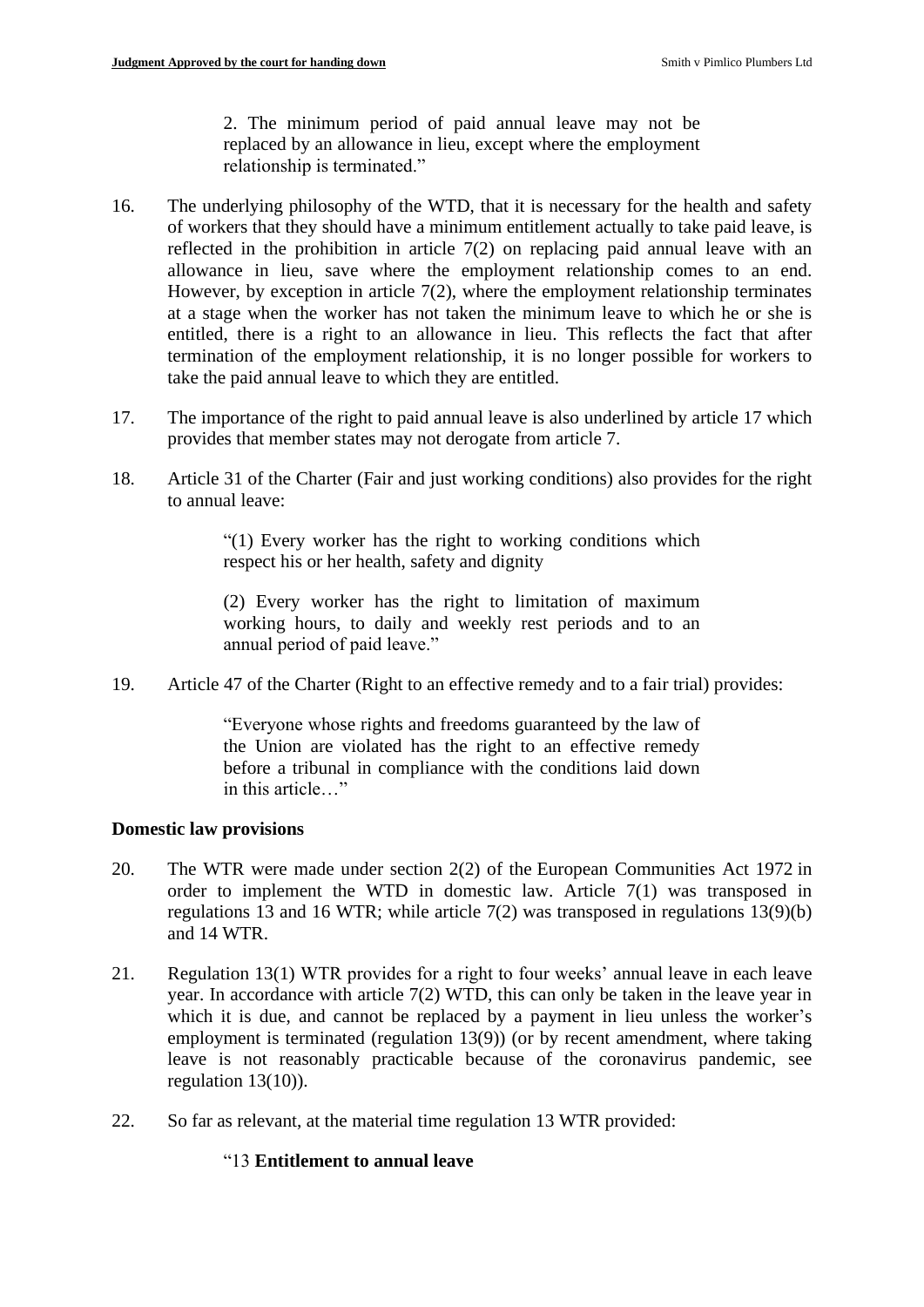(1) Subject to paragraph (5), a worker is entitled to four weeks annual leave in each leave year.

…

(9) Leave to which a worker is entitled under this regulation may be taken in instalments, but –

(a) it may only be taken in the leave year in respect of which it is due, and

(b) it may not be replaced by a payment in lieu except where the worker's employment is terminated…"

Regulation 13 did not allow for leave not taken to be carried forward until its recent amendment to cater expressly for the coronavirus pandemic (regulation 13(10) and  $(11)$ ).

23. Regulation 14 provides for compensation in relation to leave entitlement in the year of termination:

#### "14 **Compensation related to entitlement to leave**

(1) This regulation applies where –

(a) a worker's employment is terminated during the course of his leave year, and

(b) on the date on which the termination takes effect ("the termination date") the proportion he has taken of the leave to which he is entitled in the leave year under regulation 13 and regulation 13A differs from the proportion of the leave year which has expired.

(2) Where the proportion of leave taken by the worker is less than the proportion of the leave year which has expired, his employer shall make him a payment in lieu of leave in accordance with paragraph (3).

…"

24. Regulation 16(1) WTR confers entitlement to payment in respect of periods of holiday leave to which the worker is entitled under regulation 13. It provides as follows:

#### "16 **Payment in respect of periods of leave**

(1) A worker is entitled to be paid in respect of any period of annual leave to which he is entitled under regulation 13 and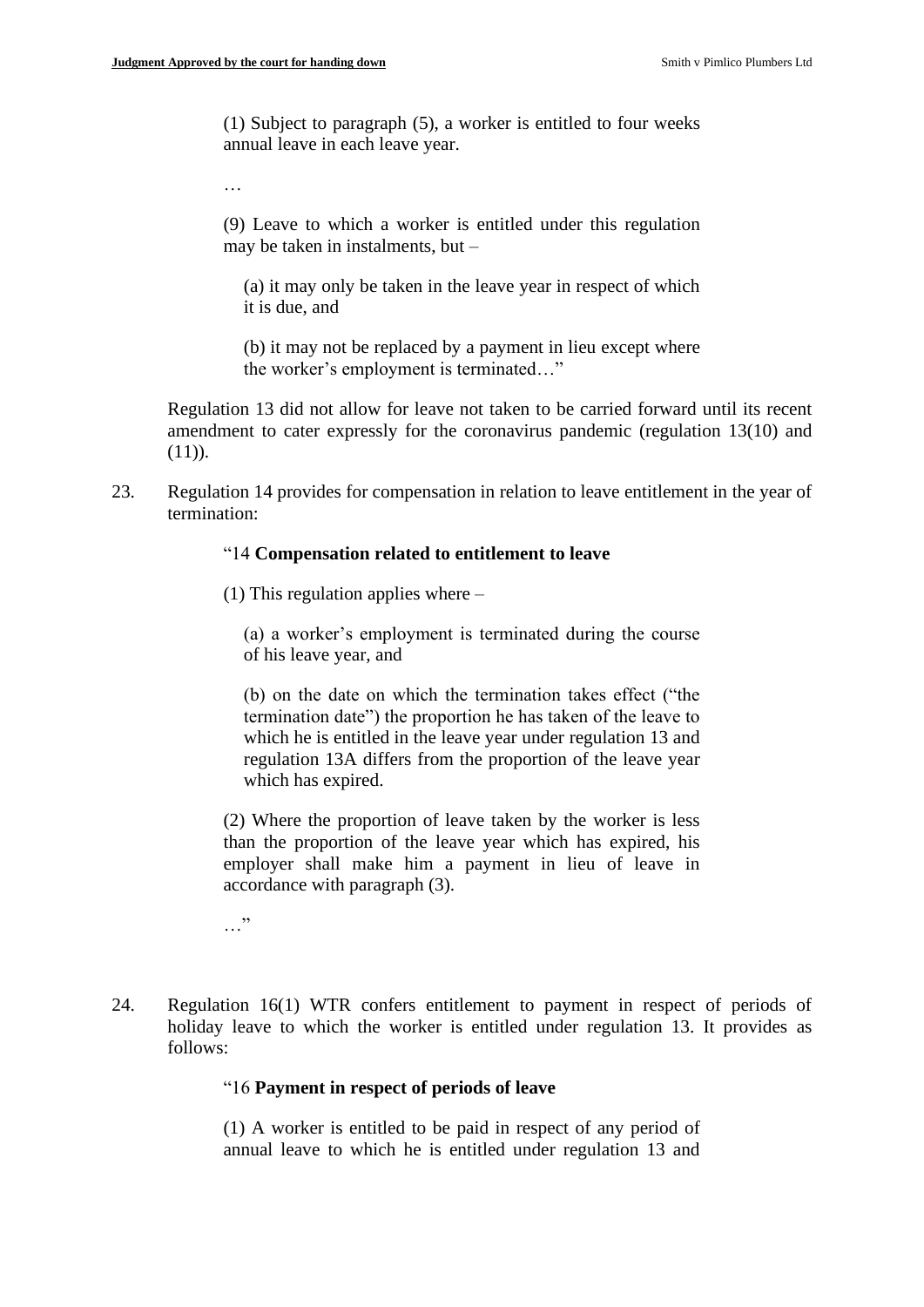regulation 13A, at the rate of a week's pay in respect of each week of the leave."

Entitlement to payment depends on an entitlement to leave. On the face of the WTR, if a worker's entitlement to leave is lost because he cannot carry it forward, then ordinarily any entitlement to pay will also be lost – the "use it or lose it" rule.

- 25. The WTR distinguishes between claims
	- i) that an employer has refused to allow a worker to take holiday to which he or she is entitled under regulations 13 WTR (a refusal claim);
	- ii) for payment in respect of holiday which has been taken by a worker, but in respect of which they have not been paid in accordance with regulation 16 WTR (a non-payment claim); and
	- iii) for a payment in lieu of holiday entitlement which, at the point of termination, has accrued but has not in fact been taken by a worker, pursuant to regulation 14 WTR (a termination claim).
- 26. Consistently with this distinction, regulation 30 WTR provides for two different remedies, depending on the nature of the complaint. The first, in regulation 30(1)(a), is for a complaint by a worker that his employer "*has refused to permit him to exercise any right he has under – (i) regulation…13*" (a refusal claim). The second, in regulation 30(1)(b), is for a complaint by a worker that his employer "*has failed to pay him the whole or any part of any amount due to him under regulation 14(2) or 16(1)*" (this remedy applies both to a non-payment claim and to a termination claim).
- 27. Regulation 30 provides:

#### "30 **Remedies**

(1) A worker may present a complaint to an employment tribunal that his employer –

(a) has refused to permit him to exercise any right he has under–

(i) regulation 10(1) or (2), 11(1), (2) or (3), 12(1) or (4), 13 or 13A; ……

(b) has failed to pay him the whole or any part of any amount due to him under regulation 14(2) or 16(1).

(2) Subject to regulations 30A and 30B, an employment tribunal shall not consider a complaint under this regulation unless it is presented –

(a) before the end of the period of three months (or, in a case to which regulation 38(2) applies, six months) beginning with the date on which it is alleged that the exercise of the right should have been permitted (or in the case of a rest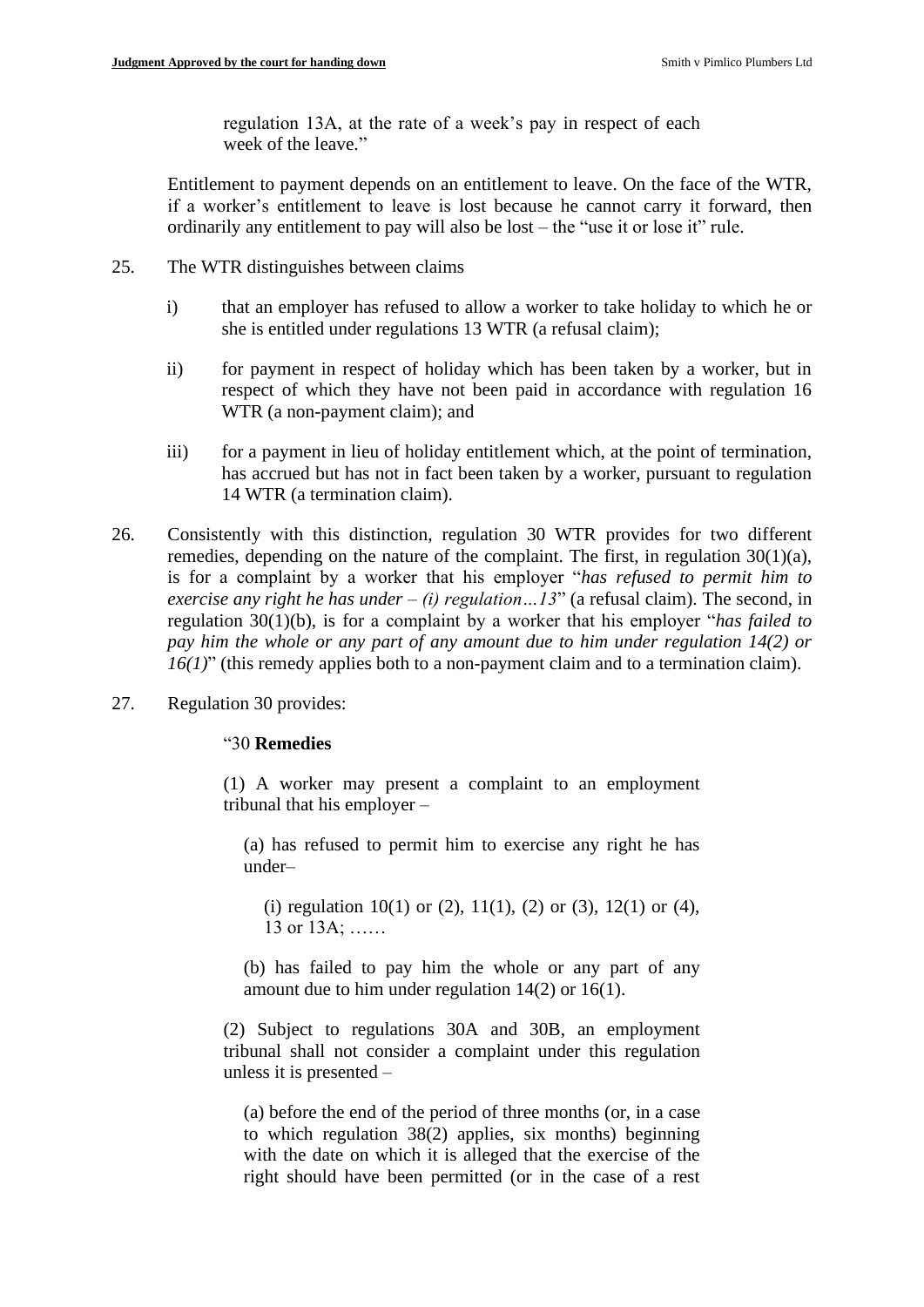period or leave extending over more than one day, the date on which it should have been permitted to begin) or, as the case may be, the payment should have been made;

(b) within such further period as the tribunal considers reasonable in a case where it is satisfied that it was not reasonably practicable for the complaint to be presented before the end of that period of three or, as the case may be, six months.

(3) Where an employment tribunal finds a complaint under paragraph  $(1)(a)$  well-founded, the tribunal –

(a) shall make a declaration to that effect, and

(b) may make an award of compensation to be paid by the employer to the worker.

(4) the amount of the compensation shall be such as the tribunal considers just and equitable in all the circumstances having regard to –

(a) the employer's default in refusing to permit the worker to exercise his right, and

(b) any loss sustained by the worker which is attributable to the matters complained of.

(5) Where on a complaint under paragraph (1)(b) an employment tribunal finds that an employer has failed to pay a worker in accordance with regulation 14(2) or 16(1), it shall order the employer to pay to the worker the amount which it finds to be due to him."

28. Claims under regulation 16 and under regulation 14 WTR have been held to be "wages" claims within the meaning of section 23 ERA: see *HM Revenue & Customs Commissioners v Stringer* [2009] UKHL 31, [2009] ICR 985 (HL). That means a worker can rely on the right not to suffer unauthorised deductions from wages in section 13 ERA, and in turn on the rights in section 23 ERA to make a claim to the employment tribunal about an unlawful deduction from wages, including in particular, by relying on the "series of deductions" provision in section 23(3). Section 23 ERA (as amended to introduce subsections 4A and 4B) provides:

#### "23 **Complaints to employment tribunals**

(1) A worker may present a complaint to an employment tribunal

(a) that his employer has made a deduction from his wages in contravention of section 13…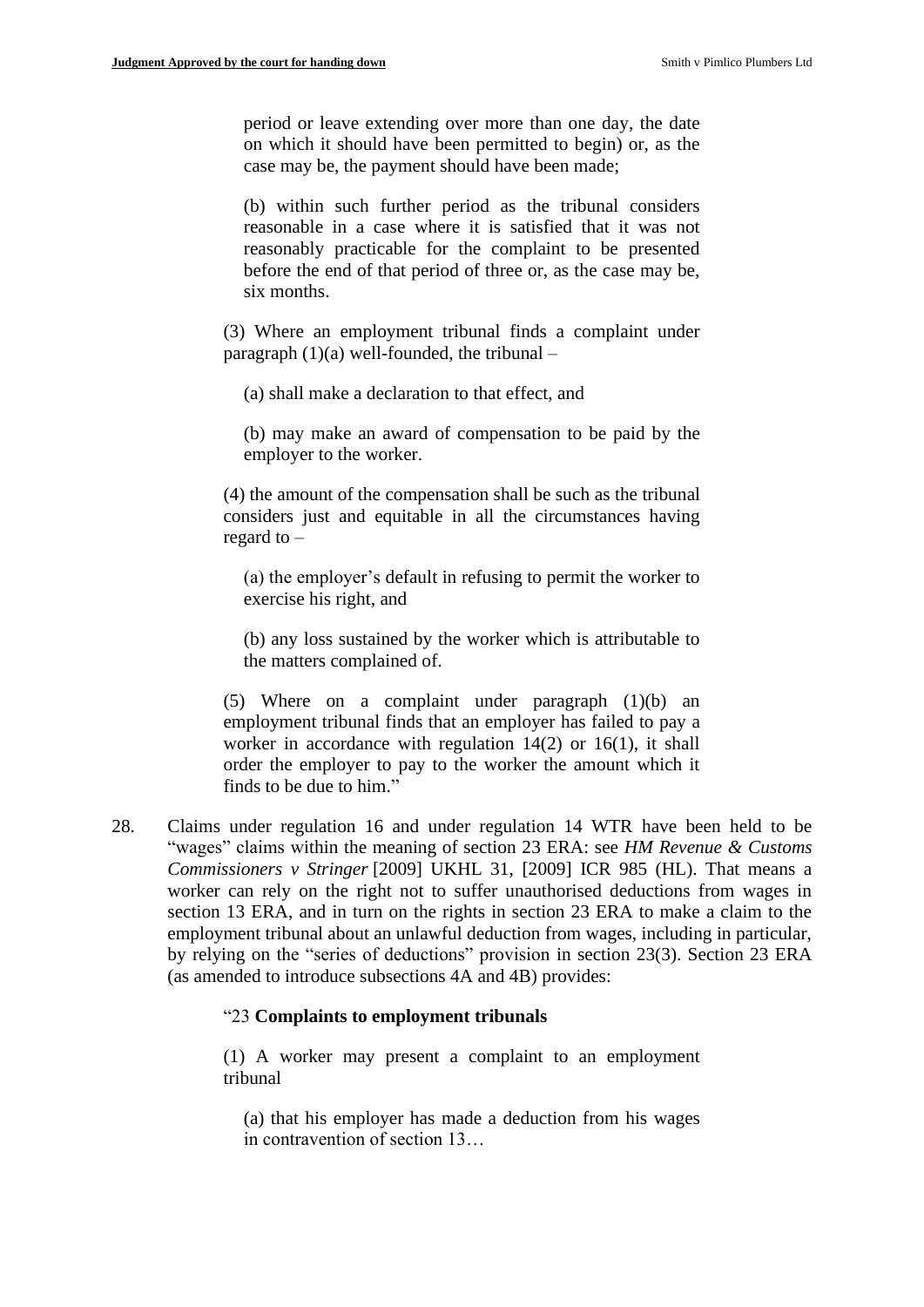(2) Subject to subsection (4), an employment tribunal shall not consider a complaint under this section unless it is presented before the end of the period of three months beginning with –

(a) in the case of a complaint relating to a deduction by the employer, the date of payment of the wages from which the deduction was made,

or  $\dots$ 

(3) Where a complaint is brought under the section in respect of-

(a) a series of deductions or payments, or

 $(b)$  ...

the references in subsection (2) to the deduction … are to the last deduction ... in the series …

(4) Where the employment tribunal is satisfied that it was not reasonably practicable for a complaint under this section to be presented before the end of the relevant period of three months, the tribunal may consider the complaint if it is presented within such further period as the tribunal considers reasonable.

(4A) An employment tribunal is not (despite subsections (3) and (4)) to consider so much of a complaint brought under this section as relates to deduction where the date of payment of the wages from which the deduction was made was before the period of two years ending with the date of presentation of the complaint.

(4B) Subsection (4A) does not apply so far as a complaint relates to a deduction from wages that are of a kind mentioned in section  $27(1)(b)$  to (j)."

#### **The relevant CJEU case-law**

29. The approach to interpreting and applying the WTR is not in dispute. The relevant provisions must be interpreted, as far as possible, in the light of the wording and purpose of the WTD in order to achieve the result pursued by the WTD: see *Marleasing SA v Commercial Internacional de Alimentacion SA* (Case C-106/89) [\[1990\] ECR I-4135.](https://www.bailii.org/cgi-bin/redirect.cgi?path=/eu/cases/EUECJ/1990/C10689.html) This includes, as the CJEU made clear in *Max-Planck-Gesellschaft Zur Förderung Der Wissenschaften EV v Shimizu (Case C-684/16)* [2018] EUECJ C-684/16, [2019] 1 CMLR 35 ("*Shimizu*") at [60], "the obligation for national courts to change established case law, where necessary, if it is based on an interpretation of national law that is incompatible with the objectives of a directive."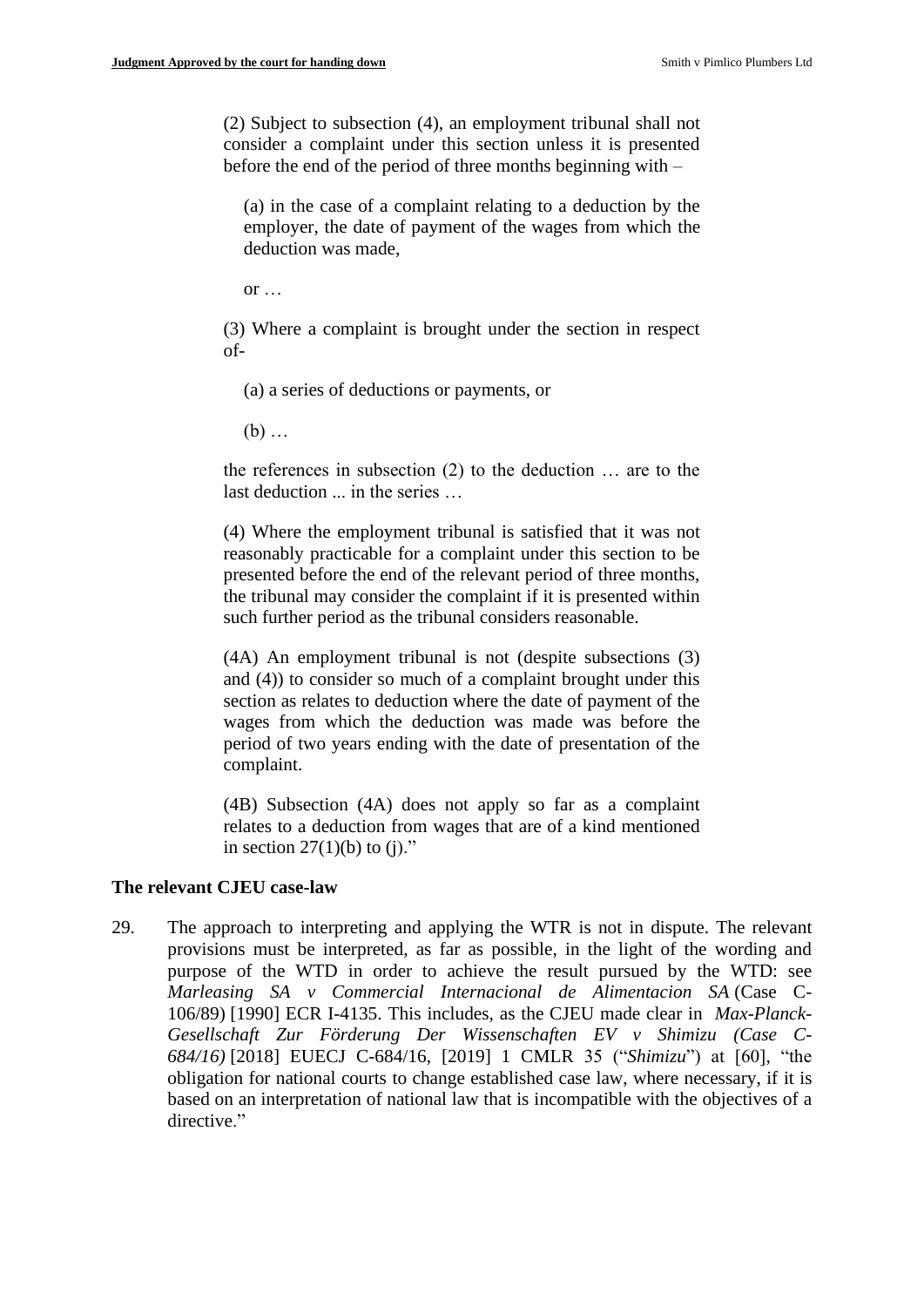- 30. Although it has been held that article 7 WTD is sufficiently unconditional and precise to be directly effective, it cannot be invoked directly in a dispute between private individuals, such as the dispute here: see *Shimizu* at [68].
- 31. However, the CJEU has also held that the right to paid annual leave is an essential principle of EU social law. Further, that right is affirmed for every worker by article 31(2) of the Charter and is both mandatory and unconditional; it entails, by its very nature, a corresponding obligation on the employer to grant such periods of paid leave or an allowance in lieu of paid annual leave not taken upon termination of the employment relationship; it can be relied on directly in a dispute between private individuals: see *Shimizu* at [74] to [79]. Accordingly, if it is impossible to interpret the national legislation at issue consistently with article 31(2) of the Charter, it will be for the national court hearing a dispute between a worker and his former employer (who is a private individual) to ensure judicial protection for individuals and to guarantee the full effectiveness of article  $31(2)$  by disapplying (if need be) that national legislation: *Shimizu* at [80].
- 32. The importance of the EU right to paid annual leave has been emphasised repeatedly in a number of CJEU judgments, including *King* itself. It is sufficient simply to cite *NHS Leeds v Larner* [\[2012\] EWCA Civ 1034, \[2012\] ICR 1389](https://www.bailii.org/cgi-bin/redirect.cgi?path=/ew/cases/EWCA/Civ/2012/1034.html) where Mummery LJ summarised the principles to be derived from the preliminary rulings made by the CJEU in *Stringer* as follows:

"37 The preliminary rulings of the Court of Justice supported the workers' claims. I have extracted from the judgment of the court those general points that are potentially relevant to this case.

Purpose of annual paid leave

(1) The purpose of paid annual leave guaranteed by EU law is different from the purpose of entitlement to sick leave, which is not governed by EU law. The purpose of the former is to enable a worker to enjoy rest, relaxation and leisure: it is for the protection of health and safety. The purpose of the latter is to enable a worker to recover from illness: [\[2009\]](https://www.bailii.org/cgi-bin/redirect.cgi?path=/eu/cases/EUECJ/2009/C52006.html)  [ICR 932,](https://www.bailii.org/cgi-bin/redirect.cgi?path=/eu/cases/EUECJ/2009/C52006.html) paras 23–27.

No derogation from principle of paid annual leave

(2) Paid annual leave "is a particularly important principle of Community social law from which there can be no derogations". That is borne out by the terms of article 7(2), which only permit payment in lieu on termination of the employment relationship: paras 22–23. The right is "granted to every worker, whatever his state of health": para 54.

The "opportunity principle" and its limits

(3) While it is for the member states to lay down conditions for the exercise and implementation of the right, they must do so "without making the very existence of that right … subject to any preconditions whatsoever": paras 28, 46.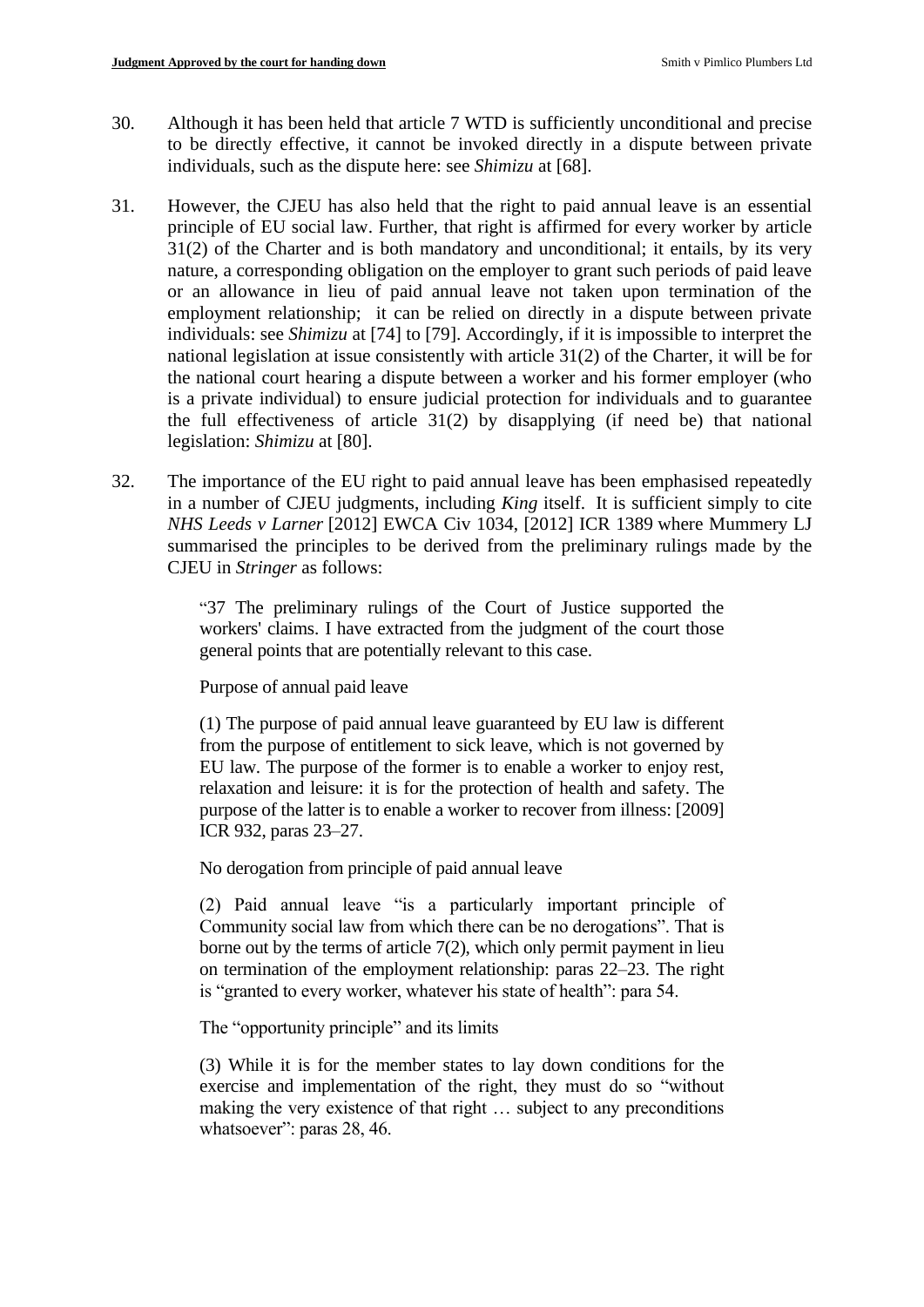(4) As a general rule, national legislation and practices may provide that a worker on sick leave is not entitled to take paid annual leave during sick leave, "provided, however, that the worker in question has the opportunity to exercise the right conferred by that Directive during another period": para 29. Equally, national legislation or practices may also allow a worker to take paid annual leave during sick leave: para 31.

(5) National legislation may also provide for the loss of the right to paid annual leave at the end of a leave year or of a carry forward period, "provided, however, that the worker who has lost his right to paid annual leave has actually had the opportunity to exercise the right conferred on him by the Directive": para 43. The "opportunity principle" is relied on by NHS Leeds in its submissions discussed later.

Right of sick workers to carry forward paid annual leave

(6) "It must therefore be held that a worker, who … is on sick leave for the whole leave year and beyond the carry-over period laid down by national law, is denied any period giving the opportunity to benefit from his paid annual leave": para 44. National legislation providing for the loss or extinction of the right in such circumstances at the end of the leave year and/or the carry forward period laid down by national law would undermine the social right directly conferred by article 7(1): para 46. That would be the case " even where the worker has been on sick leave for the whole leave year and where his incapacity for work persisted until the end of his employment relationship, which was the reason why he could not exercise his right to paid annual leave": paras 49, 52, 55.

Payment on termination in lieu of taking paid leave

(7) After termination of the employment relationship, it is, of course, no longer possible for a worker to take paid annual leave for which that employer is liable: he has ceased to work for that employer. Provision is made in article 7(2) for entitlement to an allowance in lieu, but the article does not expressly lay down the way in which the allowance must be calculated: paras 56–57.

(8) "[W]ith regard to a worker who has not been able, for reasons beyond his control, to exercise his right to paid annual leave before termination of the employment relationship, the allowance in lieu to which he is entitled must be calculated so that the worker is put in a position comparable to that he would have been in had he exercised that right during his employment relationship": para 61, ie the worker's normal remuneration."

33. In *King*, which lies at the heart of this appeal, the CJEU considered for the first time a situation where the worker had not received paid annual leave because his employer wrongly characterised him as self-employed, refusing to remunerate leave, and the worker took no steps to invoke the right to paid annual leave until after the end of the employment relationship. The effect of *King* is substantially disputed and must be addressed more fully in order to resolve this appeal. I shall do so below. At this stage,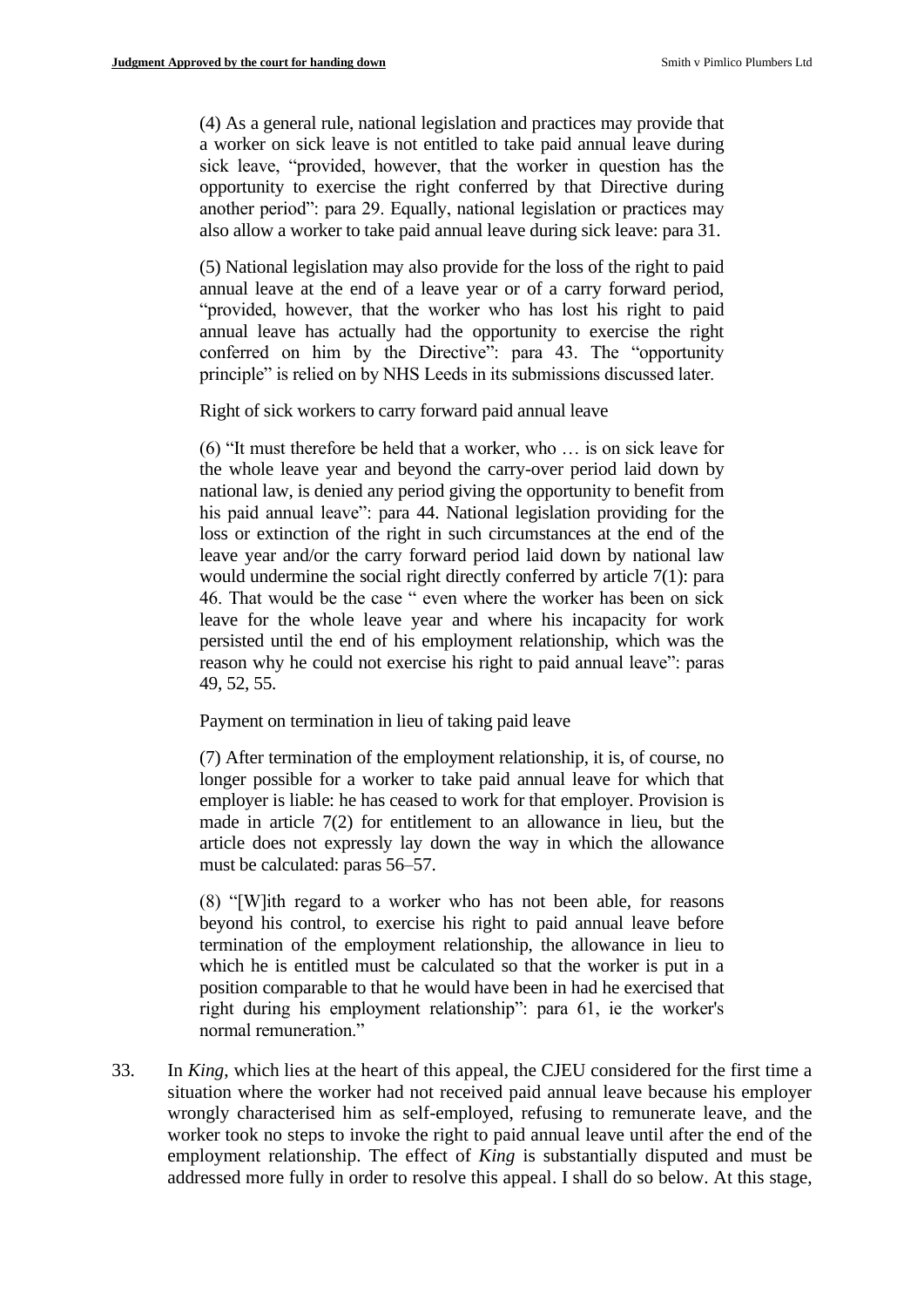I shall simply describe the facts briefly, and set out the five questions referred by this court and the answers given by the CJEU.

- 34. On the termination of his contract, Mr King brought claims for pay under the WTR for unpaid holiday. These were categorised by the tribunal as a claim for accrued but untaken leave in the final (incomplete) leave year ("Holiday Pay 1"); a claim for payment for leave actually taken over the 13 years ("Holiday Pay 2"); and a claim for payment for leave to which he was entitled during the whole period of his employment but did not in fact take ("Holiday Pay 3"). The employment tribunal held that Mr King was a "worker" and he succeeded in relation to all three heads of claim. The tribunal held that all untaken leave carried forward because the employer was never prepared to pay for it, so that the right to payment in lieu was triggered at dismissal, and the claim was in time because it was brought within three months of the date of termination.
- 35. The EAT (Simler J, President) allowed the employer's appeal against the Holiday Pay 3 decision, remitting it to the tribunal. Mr King appealed. In this court, it was common ground that Mr King was a worker entitled to sums due as Holiday Pay 1 and 2, and the only issue was Holiday Pay 3. The court stayed the appeal and referred five questions to the CJEU.
- 36. The CJEU summarised the parties' positions in relation to the claim for Holiday Pay 3 as follows:

"20. Regarding holiday pay type 3, Sash WW claims that, under regulation 13(9)(a) of the 1998 Regulations, Mr King was not entitled to carry over periods of untaken annual leave into a new holiday year. By failing to bring an action pursuant to regulation 30(1)(a) of the Regulations, Mr King lost all entitlement in respect of annual leave, since a claim for payment in lieu of paid annual leave not taken in respect of the holiday years in question was time-barred.

21. By contrast, Mr King takes the view that his rights in respect of paid annual leave not taken because it would have been unpaid by the employer were carried over into the next holiday year, notwithstanding regulation 13(9)(a), and then from year to year until the date of termination of the employment relationship. Mr King claims, with reference to *Stringer v Revenue and Customs Comrs* (Joined Cases C-350/06 and C-520/06) [2009] ICR 932; [2009] ECR 1-179, that the right to payment in lieu of paid annual leave not taken did not arise until termination of the employment relationship and, accordingly, that his claim was brought in time.

22. The referring court, noting that United Kingdom law does not allow annual leave to be carried over beyond the leave year for which it is granted and does not necessarily ensure an effective remedy for breach of article 7 of the Directive 2003/88, expresses doubt as to the interpretation of the relevant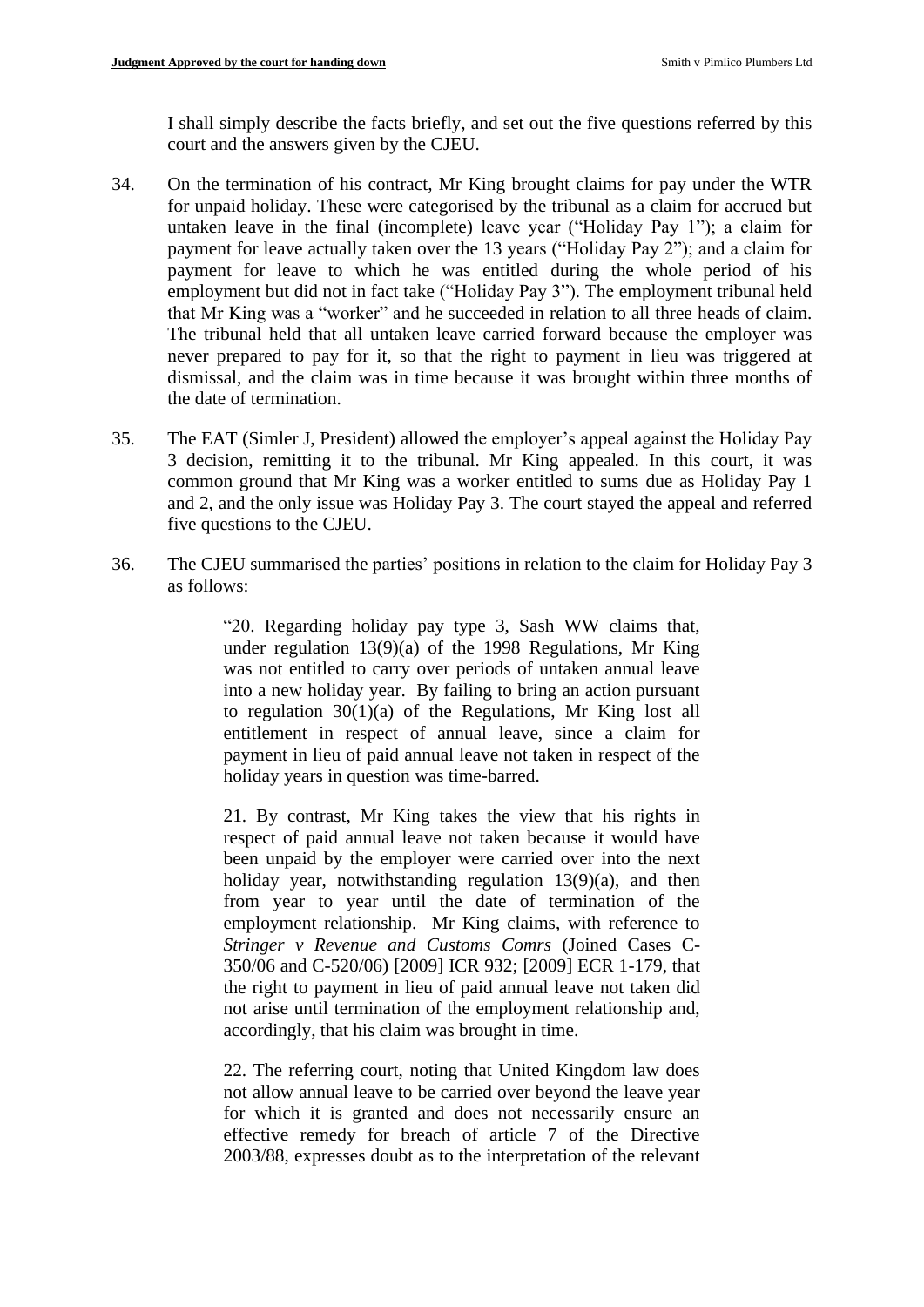EU law for the purpose of resolving the dispute pending before it."

37. At [24] the CJEU set out the five questions referred by this court:

"24 In those circumstances, the Court of Appeal (Civil Division) decided to stay the proceedings and to refer the following questions to the court for a preliminary ruling:

(1) If there is a dispute between a worker and employer as to whether the worker is entitled to annual leave with pay pursuant to article 7 of Directive 2003/88, it is compatible with EU law, and in particular the principle of effective remedy, if the worker has to take leave first before being able to establish whether he is entitled to be paid?

(2) If the worker does not take all or some of the annual leave to which he is entitled in the leave year when any right should be exercised, in circumstances where he would have done so but for the fact that the employer refuses to pay him for any period of leave he takes, can the worker claim that he is prevented from exercising his right to paid leave such that the right carries over until he has the opportunity to exercise it?

(3) If the right carries over, does it do so indefinitely or is there a limited period for exercising the carried-over right by analogy with the limitations imposed where the worker is unable to exercise the right to leave in the relevant leave year because of sickness?

(4) If there is no statutory or contractual provision specifying a carry-over period, is the court obliged to impose a limit to the carry-over period in order to ensure that the application of the national legislation on working time does not distort the purpose behind article 7?

(5) If the answer to the preceding question is yes, is a period of 18 months following the end of the holiday year in which the leave accrued compatible with the right set out in article 7 [of Directive 2003/88]?"

38. At [47] the CJEU set out its conclusion in respect of the first question:

"47. In the light of all of the foregoing considerations, the answer to the first question is that article 7 of Directive 2003/88 and the right to an effective remedy set out in article 47 of the Charter must be interpreted as meaning that, in the case of a dispute between a worker and his employer as to whether the worker is entitled to paid annual leave in accordance with article 7 of the Directive, they preclude the worker having to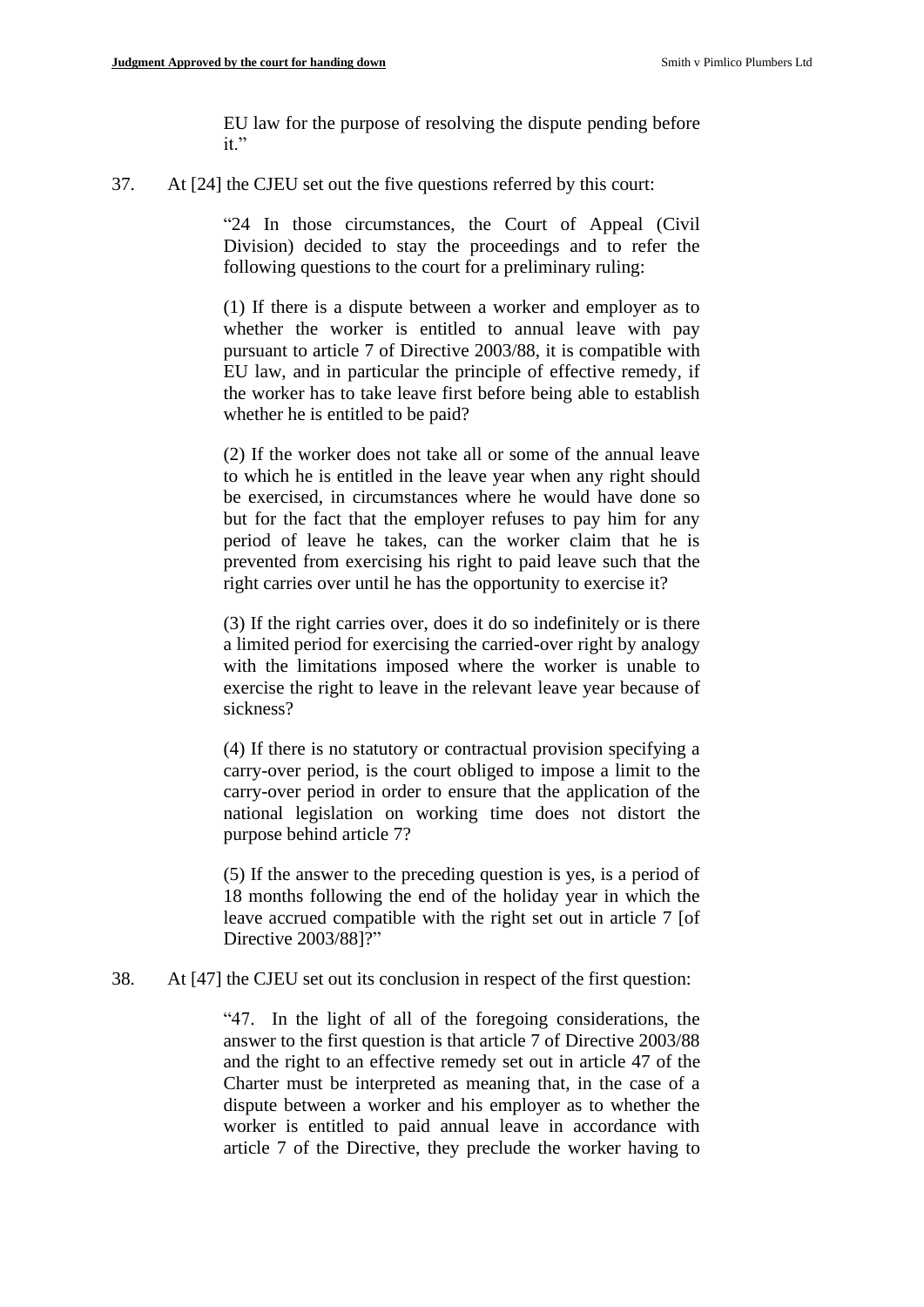take his leave first before establishing whether he has the right to be paid in respect of that leave."

39. In relation to the second to fifth questions, the CJEU held as follows:

"65. It follows from all the foregoing considerations that the answer to the second to fifth questions is that article 7 of Directive 2003/88 must be interpreted as precluding national provisions or practices that prevent a worker from carrying over and, where appropriate, accumulating, until termination of his employment relationship, paid annual leave rights not exercised in respect of several consecutive reference periods because his employer refused to remunerate that leave".

- 40. After *King*, similar issues were addressed by the CJEU in three cases (all the judgments were issued on 6 November 2018): *Kreuziger* and *Shimizu* (both referred to above); and *Stadt Wuppertal v Bauer* (Case C-569/16) [2019] 1 CMLR 36 ("*Bauer*"). The factual context of each case was a worker who had not taken the leave to which he was entitled, either on termination of the employment, or as in *Bauer*, when the relationship ended because of the worker's death. One question is whether *King* and those cases were decisions on their facts or whether they establish any broader principles. I shall refer to these judgments as necessary below.
- 41. Against that background, I will address the issues raised by the grounds of appeal. I will summarise the relevant findings and conclusions of the employment tribunal in relation to issue (i) below. I will analyse the legal issues myself. It is not therefore necessary to summarise the legal reasoning of the tribunal on issues (ii) and (iii), or the legal reasoning of the EAT on any of the issues.

#### **Issue 1: Did the tribunals below err in law in holding that Mr Smith's only pleaded claim was for pay for the holiday leave he actually took (without pay) during his engagement with the respondent?**

- 42. As indicated above, Mr Smith's case is that, in addition to his claim in respect of the annual leave which he took during his engagement with the respondent and which was unpaid (which the employment tribunal upheld but said was out of time), he had three other valid claims, all of which crystallised on termination. They were: (i) a claim (pro-rated) in respect of leave which he had not taken on termination and which was due as a matter of domestic law under regulation 14 WTR in respect of his final leave year; (ii) as he never took his full entitlement to leave under article 7 in any leave year, and that entitlement carries over, a claim, on termination, in respect of that untaken leave, based on the narrowest reading of *King*; and (iii) a claim, on termination, in respect of the leave which he did take but for which he was not paid, because the CJEU principles (including those stemming from *King*) mean that unpaid holiday is not "leave" for the purpose of article 7, so that this entitlement also carried over until termination.
- 43. I will focus on the claims under heads (i) and (ii) at this stage, because claim (iii) depends on the scope and effect of *King*, which I will consider later.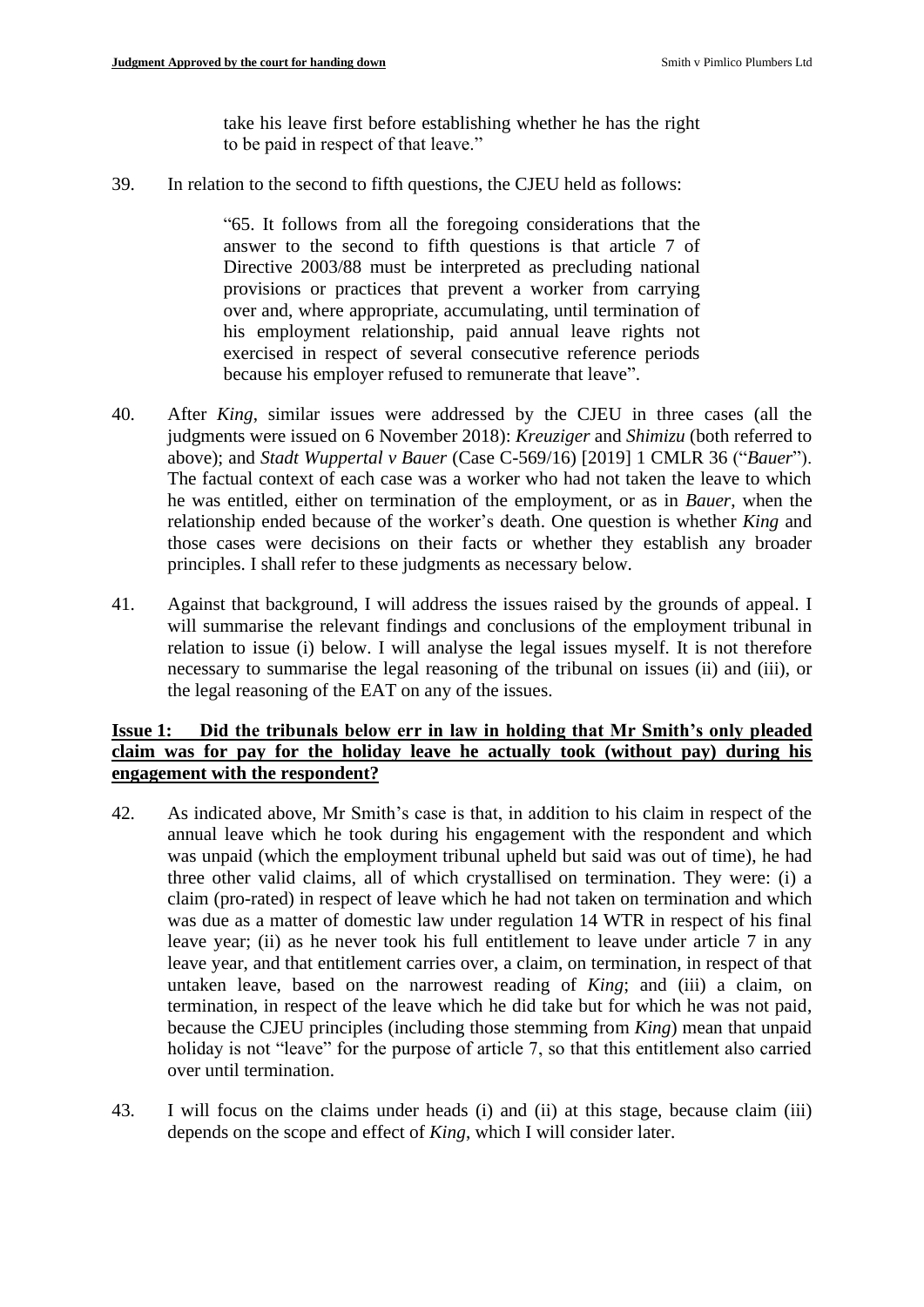- 44. Mr Smith's case is that the tribunal erred in deciding no claims under heads (i) and/or (ii) were brought and/or were sustainable on the facts. The termination of his engagement on 3 May 2011 triggered any regulation 14 obligation. So if there were such claims, his claim form presented on 1 August 2011 was in time for the purposes of regulation 30 WTR and section 23 ERA.
- 45. Mr Ford emphasised that the "grounds of claim" attached to the claim form dealt with holiday pay at paragraphs 5, 20, 21 and 37, alleging denial of the right to paid annual leave from the outset and throughout; and seeking compensation for *"unpaid holiday"* at paragraph 43. By regulation 13(3) of the WTR, Mr Smith's leave year began on 25 August each year (the anniversary of the commencement of his employment). The tribunal made no findings as to how much leave he took in his final leave year, from 25 August 2010 until termination of employment on 3 May 2011. Mr Ford submitted that even on assumptions most unfavourable to Mr Smith, he took less than his proportionate entitlement to EU leave due under the WTR in that year – his witness statement said he took three weeks' leave from April 2010 until termination. A number of tables/schedules of loss were also relied on. Mr Ford also maintained that, on the tribunal's findings, Mr Smith took no leave in the final period from April 2011 until termination, in particular on the bank holidays of 29 April and 2 May, as the Reconsideration Judgment made clear. That meant, at most, that he took three weeks in the period 25 August 2010 to 3 May 2011. Hence he was due a payment under regulation 14 in respect of the final leave year and had a potentially good claim under regulation 14 WTR, for a payment due on termination in respect of leave which he did not take, purely as a matter of domestic law.
- 46. Furthermore, Mr Ford submitted that the tribunal adopted an unfair and unduly narrow reading of the claim form, inconsistent with the overriding objective and the requirement to avoid unnecessary formality. In the light of *King* it "shouted out" from the claim form and from his witness statement that Mr Smith was contending as a matter of fact that he had never taken all his entitlement to article 7 leave in any leave year, so that, at the very least, he had a good claim for untaken leave based on *King*: see *Mervyn v BW Controls Ltd* [2020] ICR 1364 at [42]. It was Mr Smith's uncontested evidence that he was told he was self-employed, never received holiday pay and never took his full entitlement to four weeks' leave. This put him in a similar position to the claimant in *King*. The burden was on the respondent to prove that Mr Smith took all of the leave to which he was entitled (*Kreuziger)* and that burden was not discharged. Accordingly, both tribunals below erred in deciding that Mr Smith had not brought a claim for untaken or unpaid annual leave due on termination under regulation 14.
- 47. I do not accept Mr Ford's submissions on the scope of the pleaded claim, and have concluded that the submissions made by Mr Jeans on this issue are to be preferred. My reasons follow.
- 48. The starting point must be the pleaded claim brought by Mr Smith in the employment tribunal since it is well established that, while pleadings in the employment tribunal are relatively informal, they are nonetheless intended to set out the essential case and establish the parameters of the dispute. As Langstaff J (President) emphasised in *Chandhok v Tirkey* [\[2015\] ICR 527,](https://www.bailii.org/cgi-bin/redirect.cgi?path=/uk/cases/UKEAT/2014/0190_14_1912.html) "… *a system of justice involves more than allowing parties at any time to raise the case which best seems to suit the moment from their perspective. It requires each party to know in essence what the other is*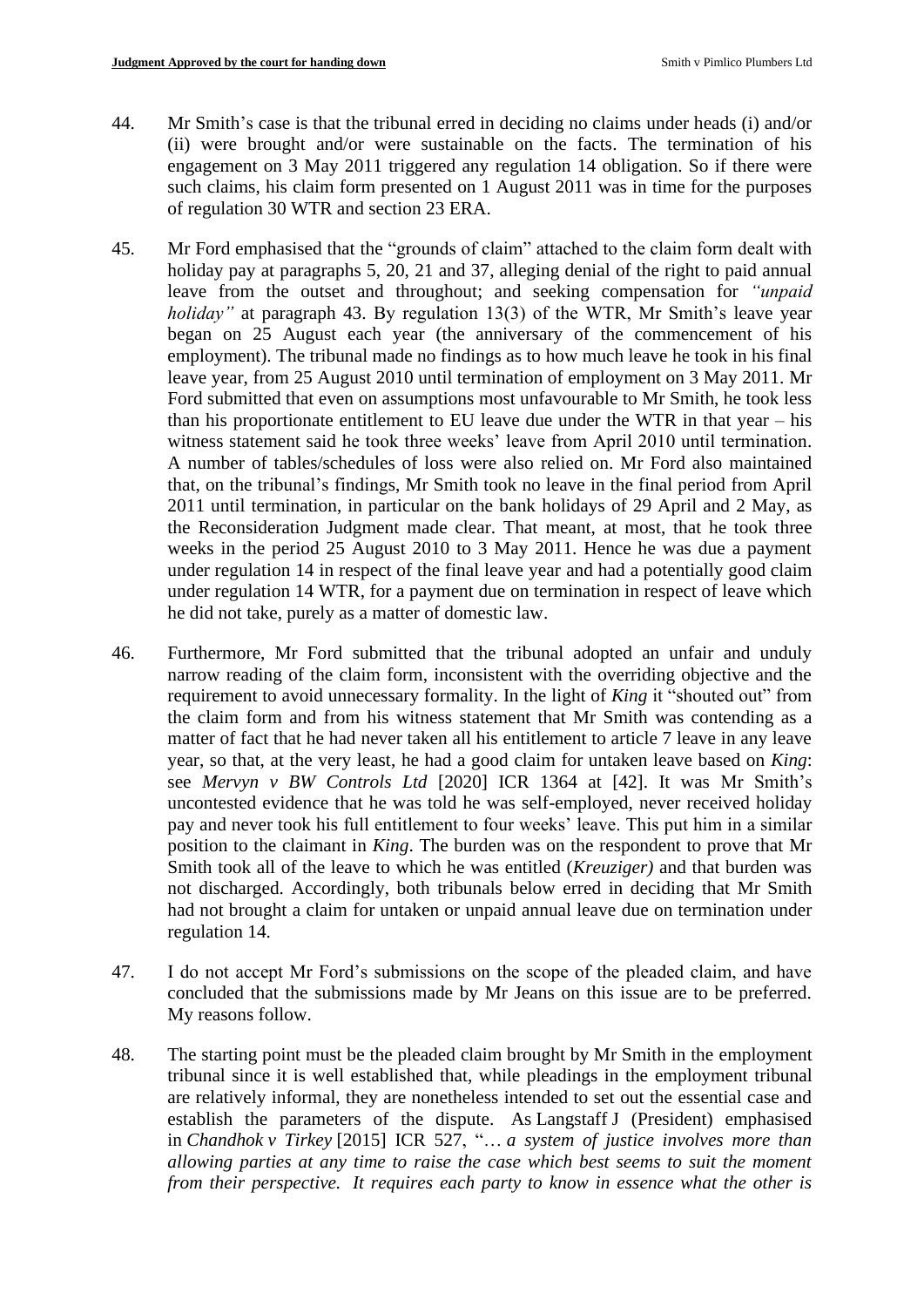*saying, so they can properly meet it; … it should provide for focus on the central issues. That is why there is a system of claim and response, and why an employment tribunal should take very great care not to be diverted into thinking that the essential case is to be found elsewhere than in the pleadings."*

49. Mr Smith's claim form pleaded his case as follows. The holiday pay box was ticked, as were boxes claiming "arrears of pay" and "other payments". In the grounds of claim he said (referring to the respondent as "R1"):

(a) "5. I took annual leave but R1 did not pay holidays under WTR. …"

(b) (Under the heading "Worker"): "21. As a worker I was denied paid holidays from the outset or at a later stage in my contract."

(c) (Under the heading "Unlawful deduction of wages"): "37. As an employee or worker R1 failed to allow my entitlement to paid holidays from the outset of my employment or at a later stage. This was a continuous failing connected to each annual leave year up to the date of termination on 3 May 2011."

(d) (Under the heading "Remedy"): "43. I seek compensation for … unpaid holiday  $\cdot$ .

- 50. Accordingly, having set out a claim for paid holidays under the WTR and unlawful deduction of wages under the ERA in general terms in the claim form, the grounds of claim began with a clear statement that Mr Smith took holiday but was not paid when he did so. His pleaded case thereafter is consistent with a claim for the failure to pay, and no express allegation was made that he was refused or otherwise did not take his full entitlement to four weeks' leave each year. Read fairly, the case as originally pleaded (before the CJEU judgment in *King*) did not encompass a claim for payment in lieu of leave not taken at the date of termination. The other documents relied on by Mr Ford are of limited assistance because they cannot be treated as amending or adding to the pleaded claim.
- 51. In any event, the document served by Mr Smith's solicitors on 4 October 2018, containing a holiday pay table claiming a total of £74,000 (odd) for gross holiday pay based on 5.6 weeks each year from 25 August 2005 to 3 May 2011 (pro-rated for incomplete years – the first and the last), made no distinction between unpaid taken holiday and untaken holiday: no dates on which holiday was (or was not) taken were identified (perhaps not unsurprisingly in circumstances where the understanding was he had no entitlement). Rather, the document and table asserted an entitlement to the full amount (pro-rated as appropriate) in each holiday year.
- 52. Clarification was sought by the respondent. In a document dated 10 January 2019, Mr Smith's solicitors said:

"1. The purpose of providing the Particulars of Holiday Pay Claim is to give an overview of the Claimant's holiday pay claim. It is not to be read as a skeleton argument or a complete authoritative document on the law. For the avoidance of doubt these particulars do not replace, amend, or otherwise change what is pleaded in the grounds of claim. Specifically, it does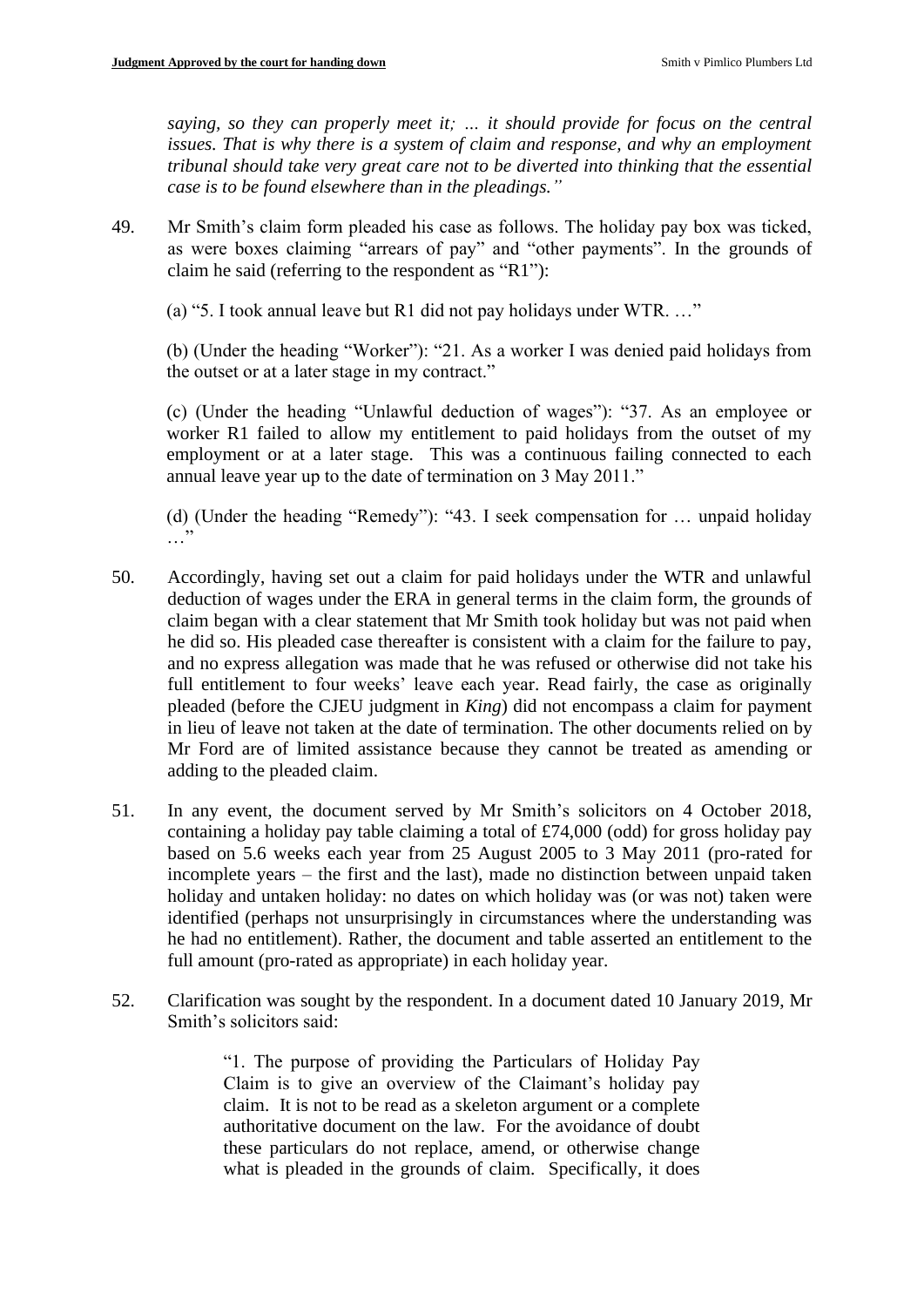not change or replace the Claimant's entitlement to **paid** annual leave under regulation 13 and 16 WTR.

2. The fact that the First Respondent may have purportedly "permitted" the Claimant to take annual leave is irrelevant for the purpose of this claim. It is clear and obvious that the First Respondent did not permit **paid leave** under the Regulations…" (emphasis original)

- 53. There was no reference at all in this document to regulation 14. Nor was there any express claim for pay in lieu of untaken holiday. As Mr Jeans submitted, paragraph 1, in particular, suggested that the case stood or fell on regulations 13 and 16. The document was expressed as not altering or replacing the pleaded case based on entitlement to paid leave.
- 54. The reliance placed by Mr Ford on Mr Smith's witness statement (including the table at paragraph 40) does not advance his case either. Although it is possible to infer from the table at paragraph 40 that the claim included a claim for untaken leave as well as unpaid leave taken over the years (including in the termination year), no clear statement to this effect was made anywhere in the witness statement. For example, Mr Smith's witness statement said at paragraph 17: "At all times from 2005 to 3 May 2011 I worked continuously for Pimlico Plumbers except for holidays and sickness absence. I did not get paid for holidays and sickness absence." Paragraph 18 said: "I took leave but I never received holiday pay". Further details were given at paragraphs 19, 20 and 23 and at paragraph 40 he repeated again: "I took annual leave each year but was not paid for such leave. …" No examples were given of occasions on which he was either prevented in some way from taking time off, or was unable to do so, or even simply took less leave than the full EU-based entitlement each year. The respondent contends moreover, that the table contradicted particulars provided by Mr Smith's own solicitors in a document dated 11 January 2019 and was never agreed as representing a reliable or accurate statement of his leave history. It is not the function of this court to engage in a factual inquiry into the leave history in this case. What is clear, in any event, is that, even if this were possible, these documents read fairly and as a whole, did not fill the gap in the pleaded case. The lack of any clear pleaded case for a payment in lieu of untaken leave remained. Accordingly, nowhere in the pleaded case was there any express reference to a claim for pay in lieu of untaken leave at the date of termination.
- 55. It is true that the claim for "paid annual leave" each year was pursued as a deduction from wages claim. That does not exclude a claim for pay in lieu of untaken leave, but if that is what was being claimed, the substance of that claim could and should have been pleaded. It was not necessary for Mr Smith to refer expressly to regulation 14 (although he was legally advised throughout, and repeated references to regulations 13 and 16 suggest that such a reference would have been made if it was relied on). However, it was incumbent on him to identify the substance of his claim. After all, he must have known whether or not he took the full leave entitlement each year, and could have been expected to plead the basis of a claim that some leave was not taken, even if he did not have the records to identify precisely when and in what amount.
- 56. In those circumstances, I agree with the tribunals below that the pleaded case was not clear enough and entitled them to conclude that, in substance a claim on termination,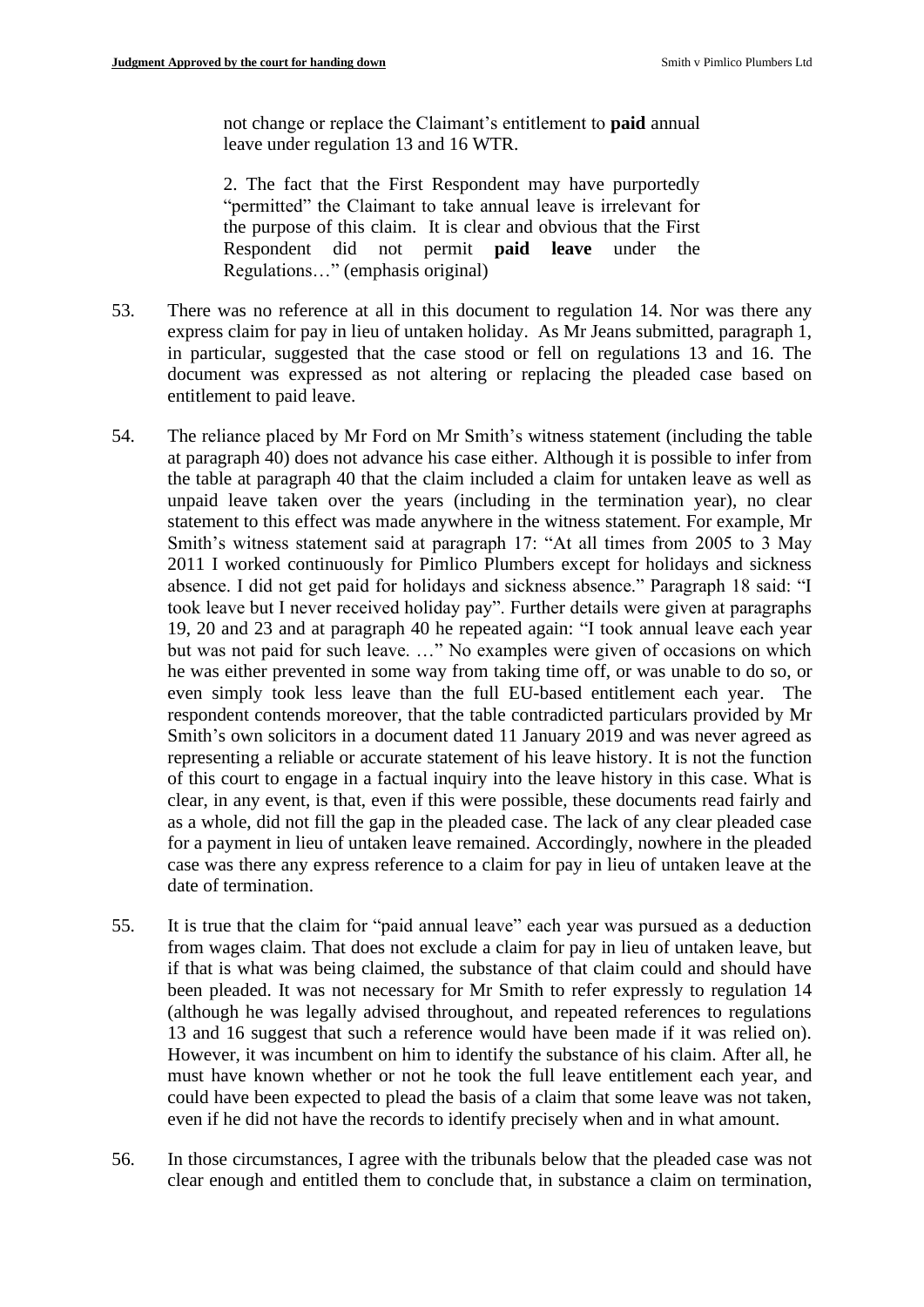pursuant to regulation 14, for pay in lieu of leave which had not been taken (whether throughout the engagement or its final year), was not pleaded. The position was compounded by two things: first, the response to the request for clarification which emphasised the regulation 13 and 16 claims without mentioning regulation 14; secondly, there was no application to amend, despite the facts that Mr Smith was professionally represented throughout and that, about a year after the CJEU's judgment in *King* was published, a detailed amendment application (relating exclusively to his disability discrimination claims) was pursued on Mr Smith's behalf, resulting in a contested preliminary hearing. His witness statement and schedules of loss (even taken at their highest) did not and could not fill the gap.

- 57. Thus I consider that the employment tribunal was entitled to decide, as it did, that Mr Smith's case was confined to a claim that he took annual leave each year but was not paid for it. The tribunal did not make the errors of law alleged in ground B and/or C, and subject to the further consideration below, the appeal therefore fails on these grounds.
- 58. However, if as is submitted on behalf of Mr Smith, the employment tribunal erred in its approach to *King*, by misconstruing its scope and confining its application to cases of untaken holiday leave, and if *King* has the wider scope contended for by him, then it is arguable that his pleaded claim based on leave which he took but for which he was not paid should have been seen and read differently by the tribunals below. In particular, if *King* means that there is a single right to paid leave which was denied by the respondent because it refused to remunerate annual leave, then it may be that it was inherent in his claim form that he was advancing a claim for breach of this right, and was in time to do so. I therefore turn to consider issue the scope of *King* and its effect on Mr Smith's pleaded case.

#### **Issue (ii): the proper scope of** *King* **and its application to Mr Smith's case**

59. Both tribunals below held that the principle established in *King* did not apply to Mr Smith's case so as to permit him to carry over and accumulate, until termination, payment for leave which he took but for which he was not paid. The employment tribunal dealt with this claim at paragraphs 29 to 32, holding that there was a fundamental difference between Mr Smith's case and *King*. The tribunal accepted that:

> "29. … the CJEU decision did cast doubt on the compatibility with the EU law of the division in the WTR between the right to pay and the right to leave. But it did so in the context of a set of facts in which Mr King was deprived of a remedy because of this division. Because he had been deterred from taking leave, he could not bring a claim under Regulation  $16 - a$  point identified by the EAT in the case and specifically noted by the CJEU in paragraph 43 of its judgment "*As regards the case in the main proceedings, it is clear from the order for reference that the Employment Appeal Tribunal's interpretation of those provisions was, in essence, that a worker (i) could claim breach of the right to annual leave provided for in regulation 13 of the 1998 Regulations only to the extent that his employer did not permit him to take any period of leave, whether paid or not; and, (ii) on the basis of regulation 16 of those regulations, could claim payment only for annual leave actually taken*." The Claimant is not in that situation – having taken leave he was entitled to bring a claim for payment in accordance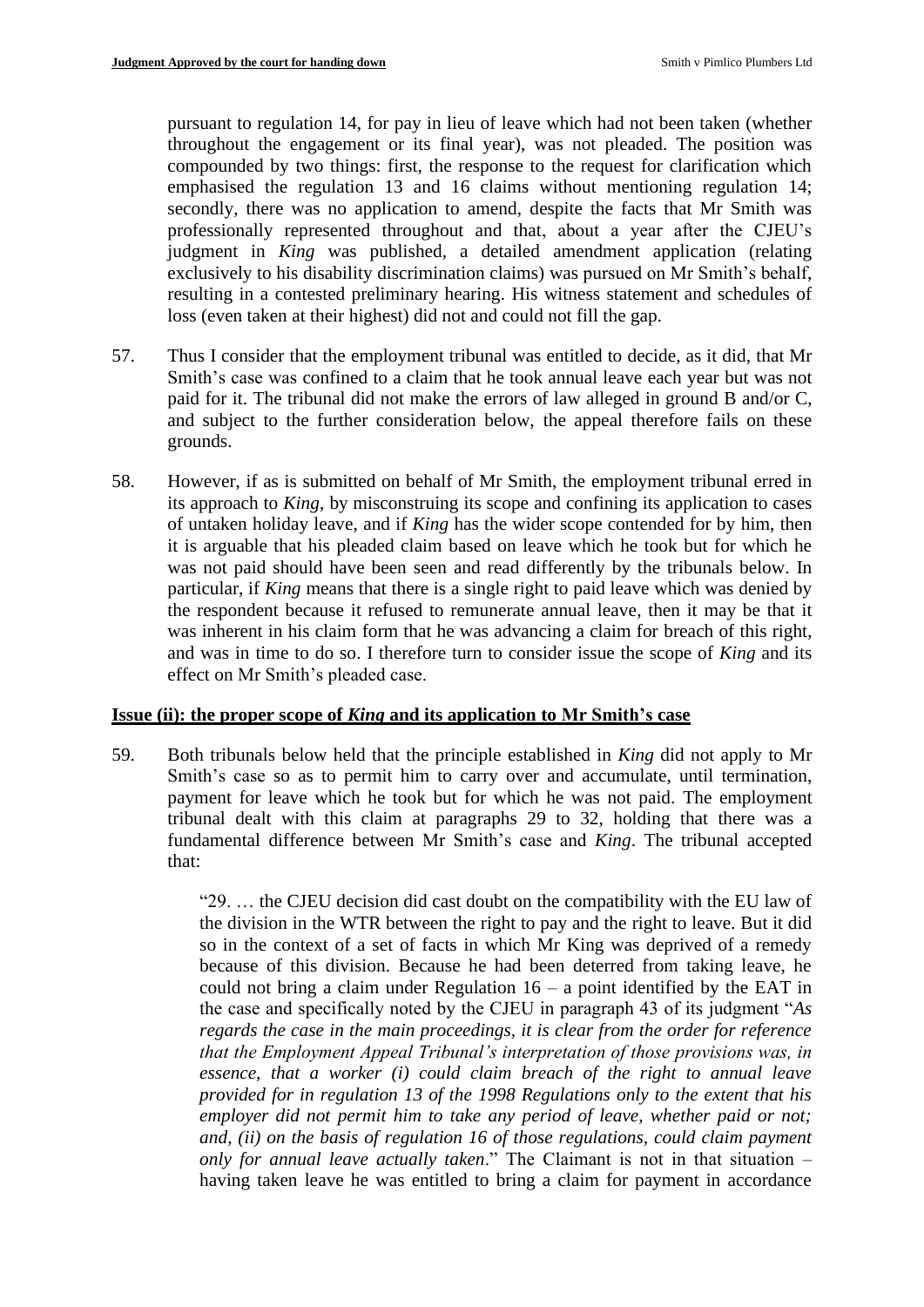with Regulation 16. He therefore was not deprived of an effective remedy. I do not think it is open to me on the facts before me to say that the division between pay and leave in the WTR brought about a situation that deprived the Claimant of his rights under the WTD and that on the facts of this case the WTR regime is therefore incompatible with the WTD. I can see that the second paragraph of the decision of the CJEU could be interpreted as meaning that Mr Stephenson is correct and that the consequence of the denial of one aspect of the right – namely pay – does in effect mean that the right to leave has not been exercised. But the underlying facts of Mr King's case have persuaded me that that is not the meaning of the decision and that to interpret it in the way suggested by Mr Stephenson is going too far."

60. The tribunal described the effect of *King* on "the applicable limitation rules" as follows:

> "30. … The CJEU's ruling means that in cases in which an individual worker has taken less than the leave to which they are entitled because the lack of pay has acted as a disincentive to the taking of leave can accumulate the untaken leave and seek payment in respect of the full accumulated amount regardless of Regulation 13(9) WTR which stipulates that leave must be taken in the year in which it accrues. In other words there is no "use it or lose it" rule where the employer fails to recognise the need for holiday pay (or refuses to pay for it) and the worker does not exercise the statutory right to leave as a result of that failure. As the principle will apply to leave accrued and untaken in the final year of employment as well as in earlier years, provided the worker brings the claim (or initiates early conciliation) within three months of the last payment made to the worker which does not include holiday pay to which the worker is entitled the entire claim will be in time. It will also not be subject to the limitation in s23(4A) ERA, or the decision in *Bear Scotland*, because the claim would be brought under the WTR, not under ERA section 13."

- 61. However, the tribunal held the structure of the WTR does not deprive a worker (like Mr Smith) who takes unpaid leave of a fundamental right, and that he was not deprived of a remedy in the same way as Mr King. There was therefore no basis in *King* for disapplying the provisions of the WTR (Regulation 13(9)) in this case.
- 62. The EAT did not find it easy to interpret *King*, but concluded, in agreement with the employment tribunal that the principles established in *King* were limited to cases of leave not taken; and that the situations considered by the CJEU to be incompatible with article 7 WTD (and articles 31(2) and 47 of the Charter) were all ones where the leave had not been taken.
- 63. I have summarised in outline the essential case advanced by each side on this issue. In addition, in submitting that the tribunals below were wrong to interpret *King* as they did, Mr Glyn emphasised the health and safety aspect of the legislation and as the prism through which it should be understood. Although the factual case addressed by the CJEU in *King* concerned a worker who did not take his leave entitlement because of the employer's refusal to pay, the case established broader principles that apply equally to Mr Smith's case, whose employer also disputed the right to paid leave and refused to pay him for such leave. *King* does not require workers to show that they were in fact deterred from taking leave. Rather, not granting paid annual leave is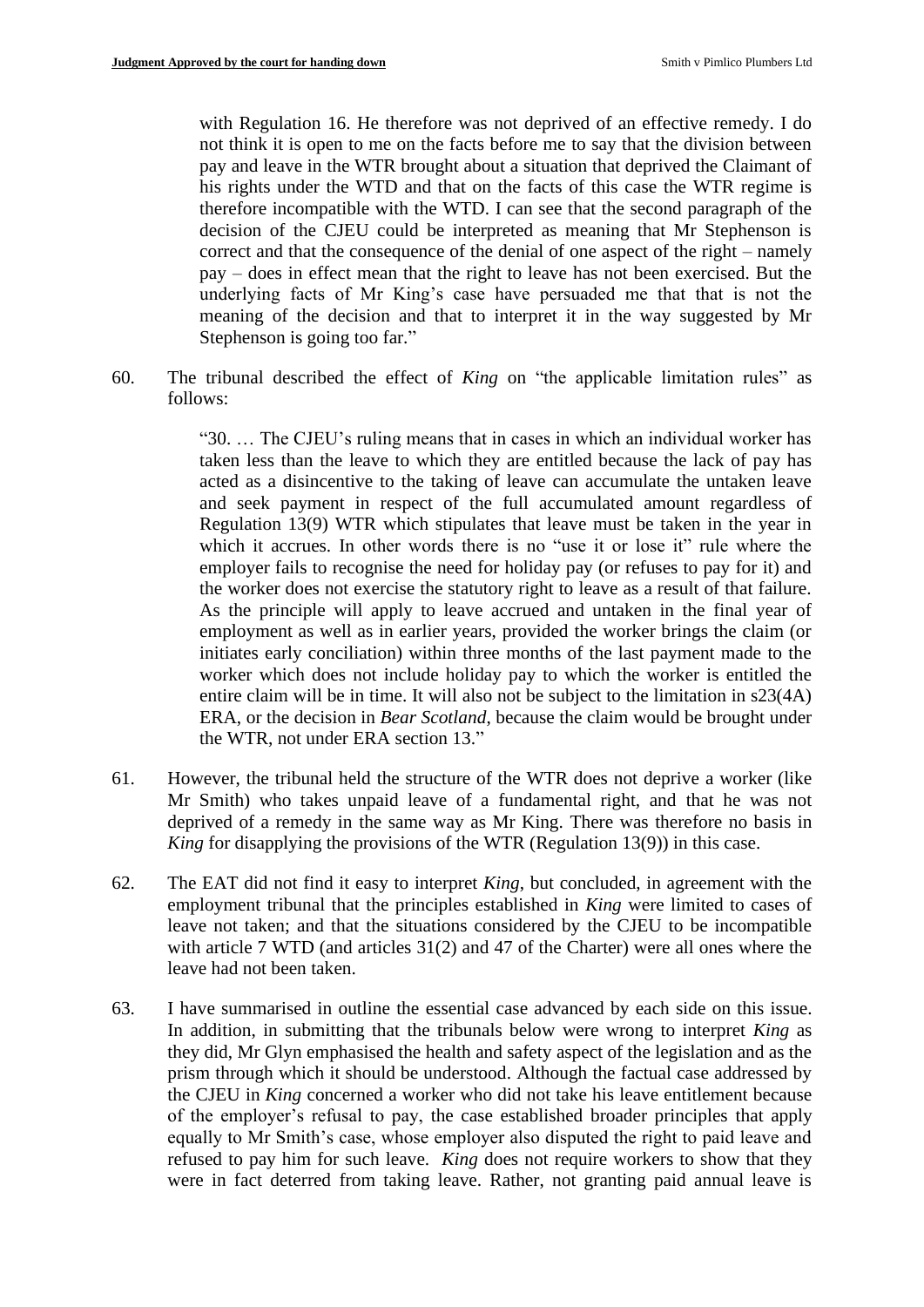"liable to dissuade the worker from taking annual leave", and any practice that may deter a worker from taking annual leave is incompatible with article 7. Here, there was never an opportunity to exercise the composite right to paid leave and the *Kreuziger* test was not met. Accordingly the right must carry over. Alternatively, the principle of effectiveness requires a remedy in this case because the system for enforcing a claim in these circumstances breaches the principle of effectiveness. A vulnerable low-paid worker is forced to run the risk of taking leave which will be unpaid, with the certain loss of wages which follows, and must then issue proceedings every three months to preserve the chance of getting paid. Those factors make it "excessively difficult" for the right to be enforced. Those are preconditions which are incompatible with the WTD and the Charter.

- 64. I have also summarised Mr Jeans' arguments above. In addition, he developed an argument that the right to paid leave comprises two legal entitlements (the right to take leave, and the right to receive payment for such leave). That argument accords with common sense, and legitimately recognises and reflects the structure of the WTR. Generally, workers will first exercise their right to take leave (having given the appropriate notice etc.) for which they will *subsequently* be paid by their employer. If they are denied the right to take leave in the first instance, they may challenge that refusal by bringing a refusal claim in accordance with regulation 30(3) and (4) WTR. If they are not paid for the leave which they have in fact taken (or are underpaid), they may bring a non-payment claim in accordance with regulation 30(5) WTR. These are conceptually and practically different remedies. The CJEU has not criticised the distinction drawn domestically in the WTR, and in *King*, did not state, or suggest, that leave "*taken and not paid*" was not to be regarded as the taking of leave *at all.* In short, nothing in the European case law obliges member states to adopt national procedural rules which ignore the distinction between these two rights.
- 65. He accepted that an employer with a practice of not paying workers for holiday, thereby creating uncertainty as to remuneration, might deter workers from taking leave, and such a practice is accordingly inconsistent with the health and safety objectives underpinning the WTD. However, that does not require employment tribunals to proceed on the imaginary basis that a worker who has in fact taken leave, even if he is not paid for it, or is underpaid, is to be treated as if they have never taken leave. From a health and safety perspective, a worker who does not take leave is not to be equated with a worker who does in fact regularly take leave (even if he is not paid for it, or is underpaid). It is wrong in principle to suggest that because lack of payment may affect the degree of relaxation enjoyed, unpaid leave cannot, as a matter of fact or law, be regarded as the taking of leave at all.
- 66. Here, having been permitted by the respondent to take leave (albeit unpaid), and having regularly done so throughout his employment, it was open to Mr Smith to take steps to enforce the second aspect of his legal entitlement – namely, his right to be paid in respect of such leave. Mr Smith had an effective remedy, namely the ability to bring a non-payment claim in accordance with the relevant domestic time limits. On the first occasion when he chose to take holiday but the respondent declined to pay him for that leave, Mr Smith was entitled and able to complain about that and seek a determination from the employment tribunal as to his entitlements. As EJ Morton found (and the EAT agreed), it was reasonably practicable for Mr Smith to have exercised his right to bring a non-payment claim in accordance with the applicable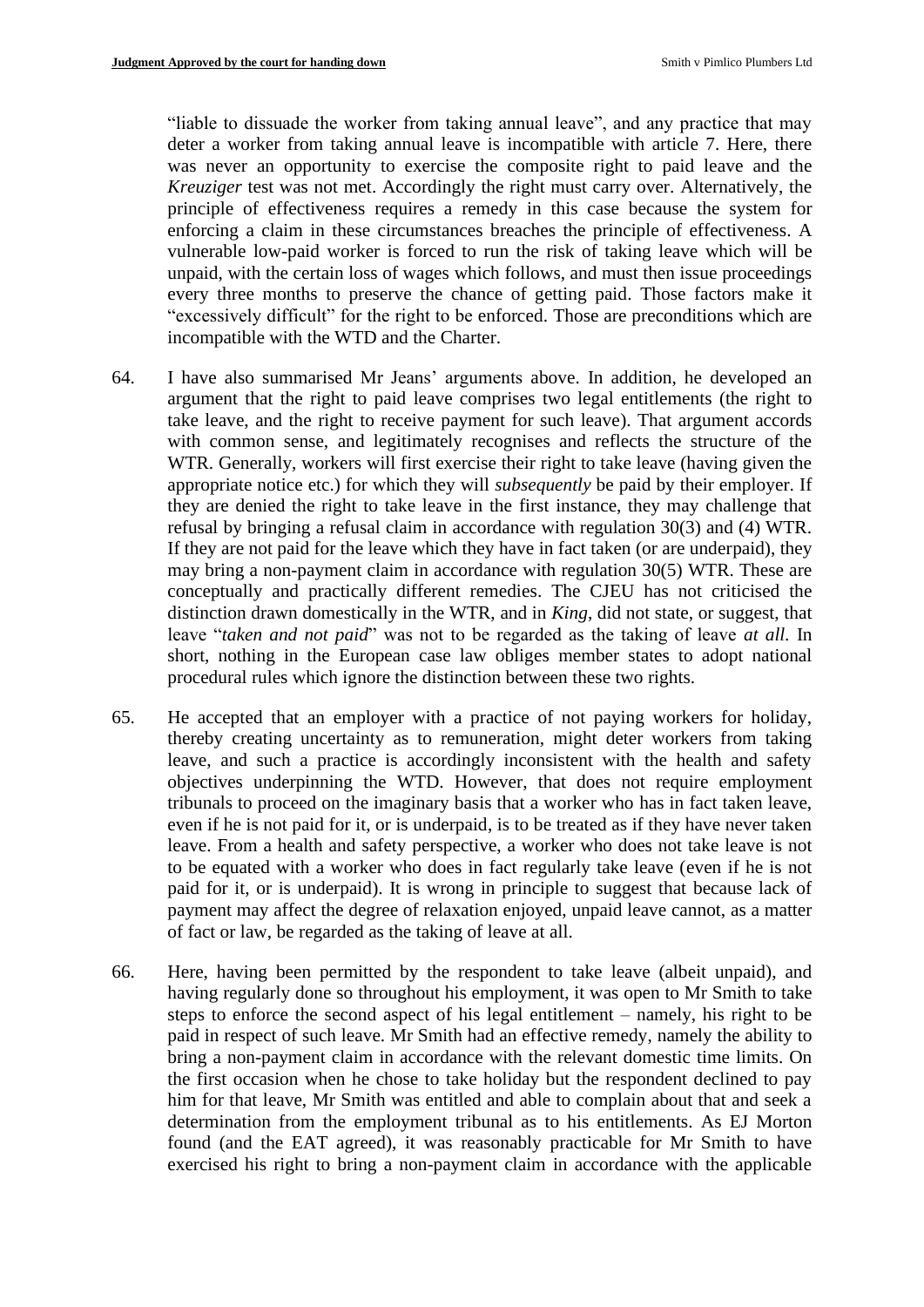domestic time limits. There is no appeal against this finding and it is not open to Mr Smith to seek to contest it, indirectly or otherwise. The tribunals below were correct to find that Mr Smith had in fact taken leave and therefore that the legal remedy available to him was payment for the leave taken. That effective remedy was available to him but not exercised, and the appeal on this ground should fail.

- 67. Forcefully as these submissions were advanced by the respondent, I do not accept them. I prefer the submissions made on behalf of Mr Smith. My reasons follow.
- 68. Although the worker in *King* claimed compensation for leave which he did not take, the answers given by the CJEU to the questions referred by this court rest on principles which are not confined to those facts. The first question referred in *King* (see paragraph 37, above) asked whether it is compatible with EU law, and in particular, with the principle of an effective remedy, for the worker to have to take leave first before establishing whether he is entitled to be paid. That question includes the situation of a worker who has taken leave for which he has not been paid as well as that of one who has not taken the leave at all. As the EAT recognised, both workers claim payment when there is a dispute as to the entitlement to "paid annual leave", and the fact that the former has taken the leave, and so performed the condition the compatibility of which is in issue, does not necessarily exclude his case from the scope of that question.
- 69. Moreover, in answering the first question, the CJEU made a number of important observations which suggest that a broader approach was applied.
- 70. First, it emphasised the particular importance of the right to "paid annual leave" in article 7, a provision from which no derogation is permitted; and that the right to "paid annual leave" is also expressly set out in article 31(2) of the Charter: see [32] and [33]. Secondly, although the conditions for the exercise and implementation of the right to paid annual leave were recognised as being for member states to lay down, the CJEU stated that member states "*must not make the very existence of that right … subject to any preconditions whatsoever*: *Stringer ..*.": see [33]. In other words, there can be no precondition that the worker must request annual leave and be refused it; or take unpaid leave. Nor, I infer, could there be any precondition that the worker must first ask the employer to recognise the right to paid annual leave, and be refused it.
- 71. Thirdly and significantly, the CJEU regarded it as clear from established case law that the right to annual leave and to a payment on that account are two aspects of a single right: see [35]. In other words, there are not two distinct legal entitlements, no matter how the domestic regulations are drafted: there is a single, composite legal entitlement to paid annual leave.
- 72. It followed from all of these considerations (see [36]) that, "*when taking his annual leave, the worker must be able to benefit from the remuneration to which he is entitled under article 7(1)* …" (emphasis added), because as the CJEU had observed at [35], "*the very purpose of the right to paid annual leave is to enable the worker to rest and to enjoy a period of relaxation and leisure …*". In other words, there is a right to be paid when the leave is taken as this enables the worker to have the necessary rest and relaxation which paid leave is intended to provide. A worker faced with uncertainty about whether he will be paid for leave when taking it was not regarded as being able fully to benefit from that leave as a period of relaxation and leisure in accordance with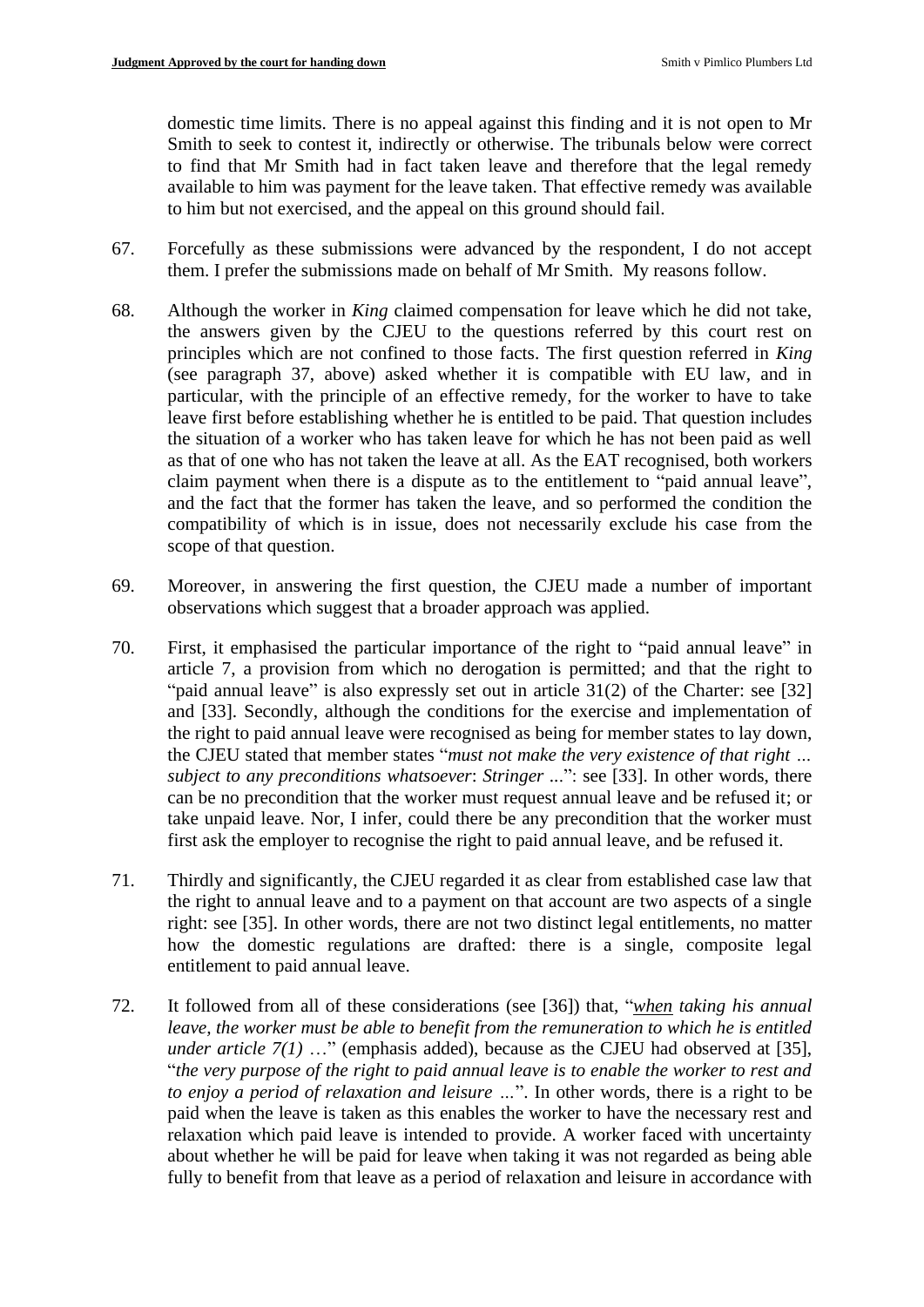article 7 WTD. Similarly, such uncertainty was liable to dissuade the worker from taking annual leave. No evidence of actual deterrence was required. The CJEU noted that any practice or omission of an employer that might *potentially deter* a worker from taking his annual leave was equally incompatible with the purpose of the right to paid annual leave: see [38] and [39]. The CJEU held that against that background, "*observance of the right to paid annual leave cannot depend on a factual assessment of the worker's financial situation when he takes leave*": see [40].

73. The CJEU considered whether the two remedies provided by regulation 30 WTR meant there was an effective remedy. It set out the interpretation of those provisions I had given in *King* in the EAT, as in essence that a worker could claim (i) breach of the right to annual leave provided for in regulation 13 only to the extent that his employer did not permit him to take any period of leave, whether paid or not; and (ii) on the basis of regulation 16, payment only for leave actually taken. The CJEU then held:

> "44. However, in a situation in which the employer grants only unpaid leave to the worker, such an interpretation of the relevant national remedies would result in the worker not being able to rely, before the courts, on the right to take paid leave per se. To do so he would be forced to take leave without pay in the first place and then to bring an action to claim payment for it.

> 45. Such a result is incompatible with article 7 of Directive 2003/88 for the reasons set out in paras 36–40 above.

> 46. A fortiori, in the case of a worker in a situation such as that of Mr King, if the national remedies are interpreted as indicated in para 43 above, it is impossible for that worker to invoke, after termination of the employment relationship, a breach of article 7 of Directive 2003/88 in respect of paid leave due but not taken, in order to receive the allowance referred to in article 7(2). A worker such as Mr King would thus be deprived of an effective remedy.

> 47. In the light of all the foregoing considerations, the answer to the first question is that article 7 of Directive 2003/88 and the right to an effective remedy set out in article 47 of the Charter must be interpreted as meaning that, in the case of a dispute between a worker and his employer as to whether the worker is entitled to paid annual leave in accordance with article 7 of the Directive, they preclude the worker having to take his leave first before establishing whether he has the right to be paid in respect of that leave."

74. The conclusion that it would be incompatible with article 7 for a worker to be forced to take leave without pay and then have to bring an action to claim payment for it was reached for the reasons given earlier at paragraphs 36 to 40, which emphasised the importance of remuneration at the time leave was taken and said that any practice of an employer that might potentially deter a worker from taking his annual leave was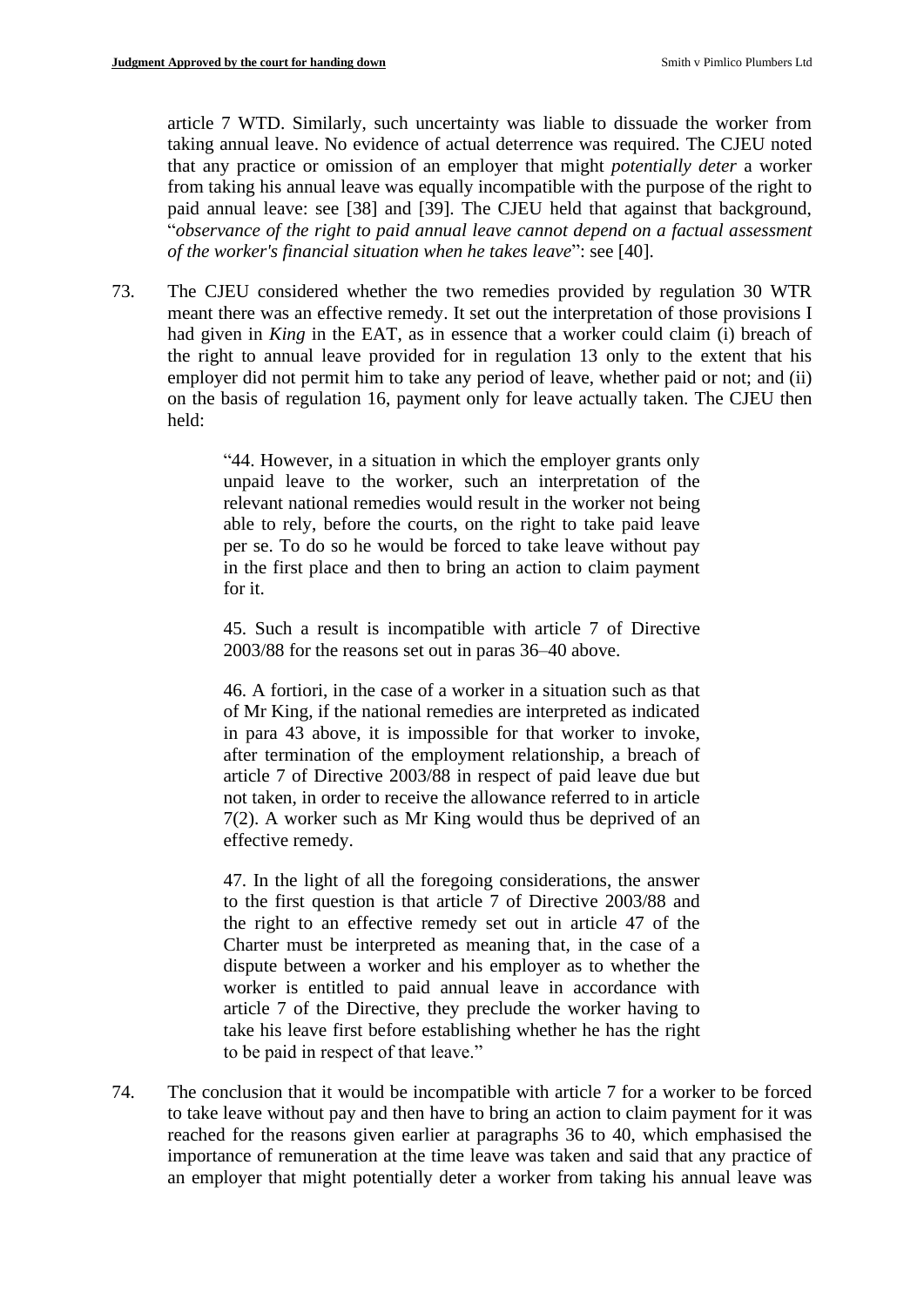incompatible with the purpose of the right to paid annual leave. At [44], the CJEU described the right to "paid leave" as a right per se. It described the position as stronger in the case of a worker in the position of Mr King, who would be deprived of an effective remedy, but the incompatibility arose from the denial of the "right to take paid leave per se".

- 75. The CJEU then addressed the second to fifth questions (see paragraph 37, above) which in essence concerned the validity of national provisions or practices preventing the carry over and accumulation until termination of "*paid annual leave rights not exercised in respect of several consecutive reference periods because his employer refused to remunerate that leave*". It is plain from this reference to "paid annual leave rights" that the CJEU was not confining its analysis to untaken leave. To have treated the taking of unpaid leave as the exercise of "paid annual leave rights" would, in any event, have been inconsistent with what the CJEU said earlier about the importance of the right to paid leave; it being a single right; and the requirement that, *when* taking annual leave, the worker benefits from the remuneration to which he or she is entitled.
- 76. In the lead up to answering those questions, at [49] to [52], the CJEU referred repeatedly to "the right to paid annual leave" and said that it was important that workers should not be prevented from exercising that right:

"49. In that regard, in order to respond to those questions, it must be noted that the court has previously been called upon, inter alia, in *Stringer v Revenue and Customs Comrs* [2009] ICR 932, to rule on questions concerning a worker's right to paid annual leave which he was unable to exercise until termination of his employment relationship due to reasons beyond his control, specifically because of illness.

50. In the present case, it was indeed for reasons beyond his control that Mr King did not exercise his right to paid annual leave before his retirement. The court points out, in this respect, that even if Mr King could, at some point during his contractual relationship with his employer, have accepted a different contract providing for the right to paid annual leave, that is irrelevant in answering the present questions referred for a preliminary ruling. The court must take into consideration, in that regard, the employment relationship as it existed and persisted, for whatever reason, until Mr King retired, without him having been able to exercise his right to paid annual leave.

51. Thus, it must be noted, in the first place, that Directive 2003/88 does not allow member states either to exclude the existence of the right to paid annual leave or to provide for the right to paid annual leave of a worker, who was prevented from exercising that right, to be lost at the end of the reference period and/or of a carry-over period fixed by national law: *Stringer*, paras 47 and 48 and the case law cited.

52. Moreover, it is clear from the court's case law that a worker who has not been able, for reasons beyond his control, to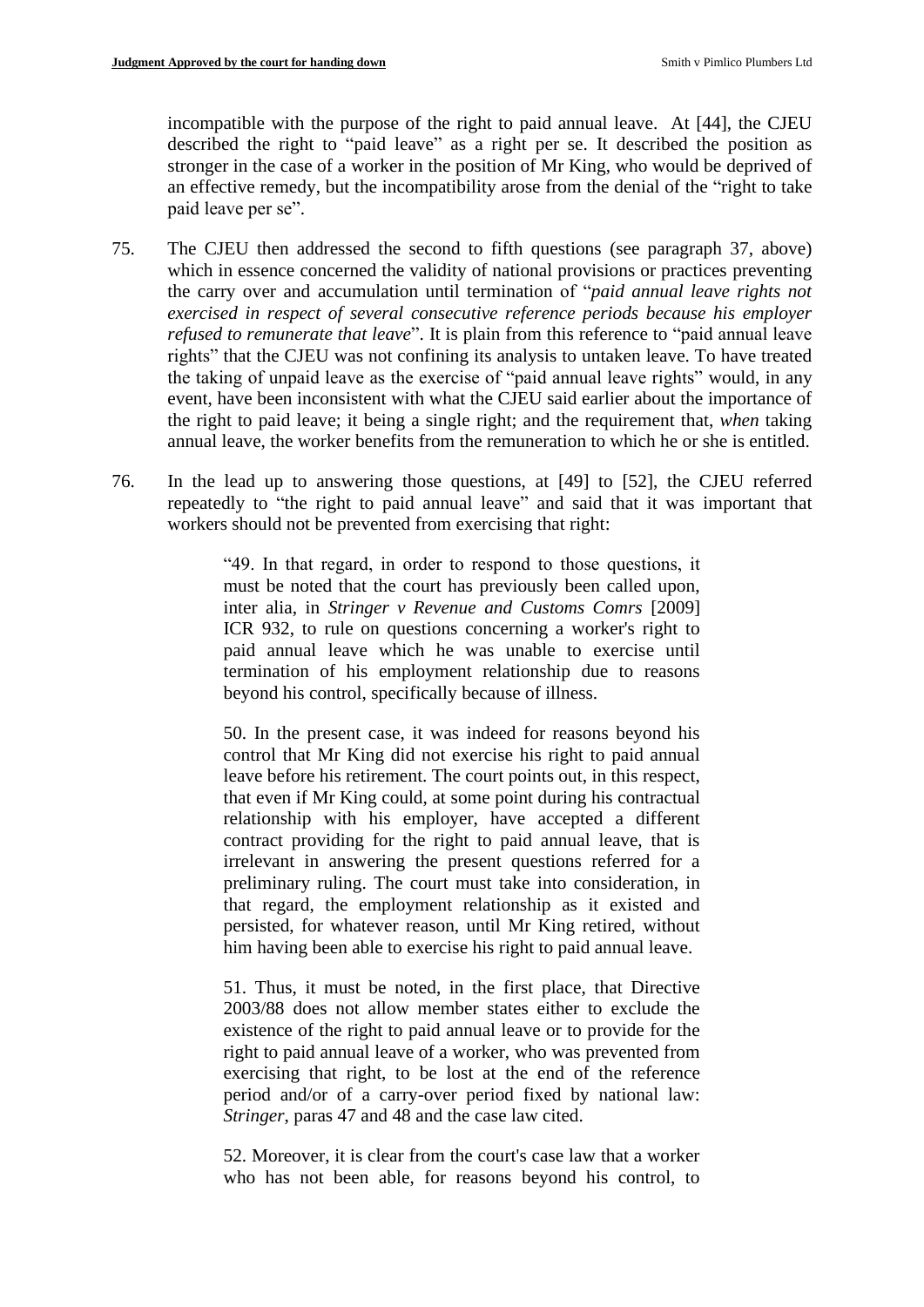exercise his right to paid annual leave before termination of the employment relationship is entitled to an allowance in lieu under article 7(2) of Directive 2003/88. The amount of that payment must be calculated so that the worker is put in a position comparable to that he would have been in had he exercised that right during his employment relationship: *Stringer*, para 61."

Unsurprisingly, there is nothing in these paragraphs to suggest that the CJEU was distinguishing between cases in which the worker did not take leave at all and cases in which the worker took leave but was not paid for it.

- 77. The well-established principle relied on by the CJEU was that the right to paid annual leave cannot be lost unless the worker has had the opportunity to exercise that right before the termination of the employment relationship. It seems to me that there is a clear analogy between workers who do not take leave, and those who take unpaid leave, where in both cases, their contracts do not recognise the right to paid leave and their employers refuse to remunerate leave. In both cases, like the worker who is prevented by illness from taking annual leave, they are prevented by reasons beyond their control from exercising the single, composite right. The worker who takes leave in these circumstances, knowing it is unpaid leave, will not derive the necessary rest and relaxation from it, because it is unpaid. Although the CJEU did not expressly address this case, there is nothing to suggest that the CJEU regarded the taking of unpaid leave as the exercise of the composite right to paid annual leave. On the contrary, the strong inference from the passages I have cited is that a worker whose employer disputes the right and refuses to remunerate annual leave would, even if he or she takes unpaid leave, also be seen as having been prevented, by reasons beyond his or her control, from exercising the composite right.
- 78. That inference is supported by the way the CJEU expressed its conclusions on these questions at [58] onwards:

"58. First, according to the court's settled case law, the right to paid annual leave cannot be interpreted restrictively: *Zentralbetriebsrat der Landeskrankenhäuser Tirols v Land Tirol* (Case C-486/08) [2010] ECR I3527, para 29. Thus, any derogation from the European Union system for the organisation of working time put in place by Directive 2003/88 must be interpreted in such a way that its scope is limited to what is strictly necessary in order to safeguard the interests which that derogation protects: *Union Syndicale Solidaires Isère v Premier Ministre* (Case C-428/09) [2010] ECR 19961, para 40 and the case law cited.

59. In circumstances such as those at issue, protection of the employer's interests does not seem strictly necessary and, accordingly, does not seem to justify derogation from a worker's entitlement to paid annual leave.

60. It must be noted that the assessment of the right of a worker, such as Mr King, to paid annual leave is not connected to a situation in which his employer was faced with periods of his absence which, as with long-term sickness absence, would have led to difficulties in the organisation of work. On the contrary, the employer was able to benefit, until Mr King retired,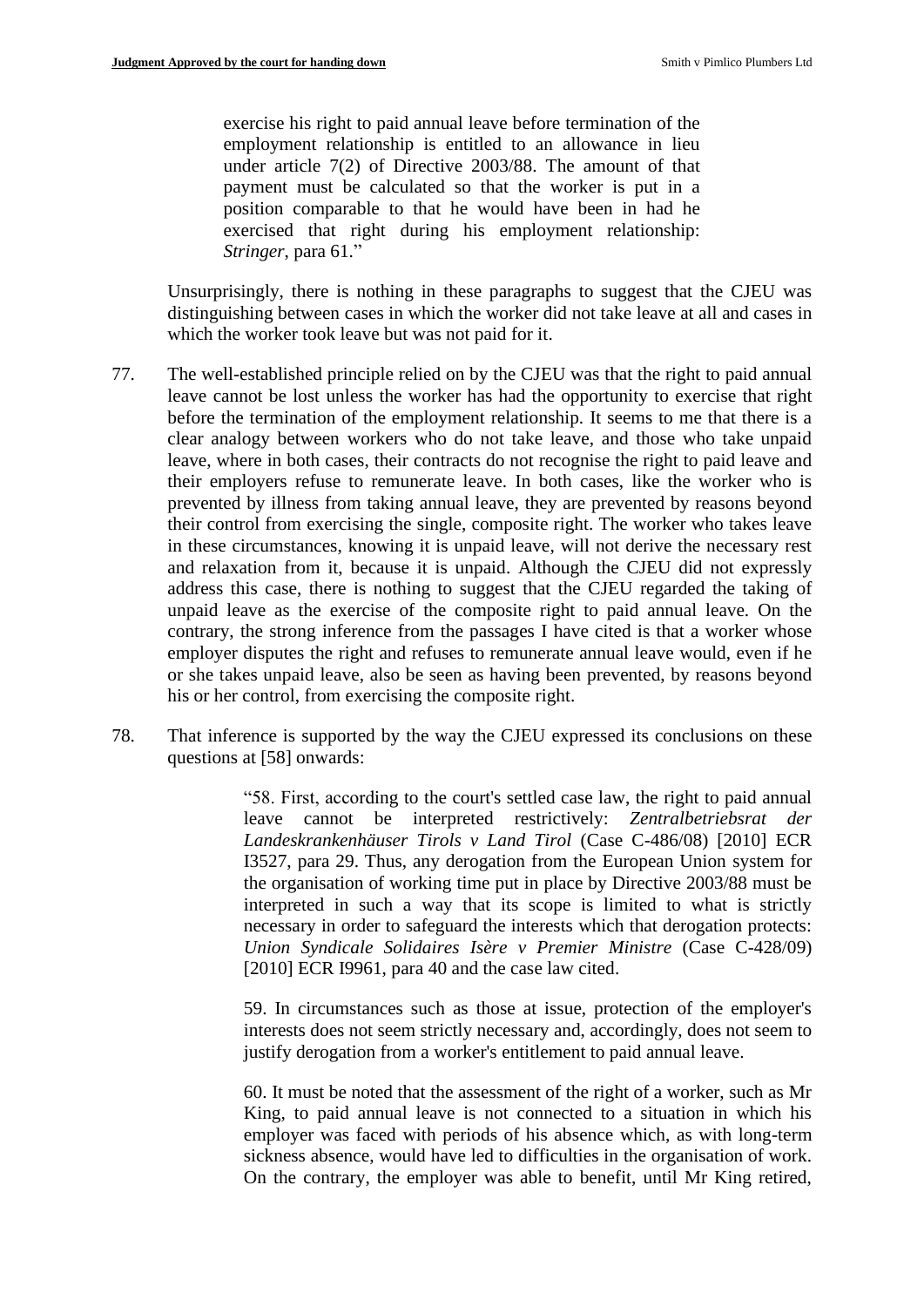from the fact that he did not interrupt his professional activity in its service in order to take paid annual leave.

61. Second, even if it were proved, the fact that Sash WW considered, wrongly, that Mr King was not entitled to paid annual leave is irrelevant. Indeed, it is for the employer to seek all information regarding his obligations in that regard.

62. Against that background, as is clear from para 34 above, the very existence of the right to paid annual leave cannot be subject to any preconditions whatsoever, that right being conferred directly on the worker by Directive 2003/88. Thus, it is irrelevant whether or not, over the years, Mr King made requests for paid annual leave: *Bollacke v K + K Klaas & Kock BV & Co KG* (Case C-118/13) [2014] ICR 828, paras 27–28.

63. It follows from the above that, unlike in a situation of accumulation of entitlement to paid annual leave by a worker who was unfit for work due to sickness, an employer who does not allow a worker to exercise his right to paid annual leave must bear the consequences.

64. Third, in such circumstances, in the absence of any national statutory or collective provision establishing a limit to the carry-over of leave in accordance with the requirements of EU law ( *KHS AG v Schulte* [2012] ICR D19 and *Neidel v Stadt Frankfurt am Main* (Case C-337/10) [2012] ICR 1201), the European Union system for the organisation of working time put in place by Directive 2003/88 may not be interpreted restrictively. Indeed, if it were to be accepted, in that context, that the worker's acquired entitlement to paid annual leave could be extinguished, that would amount to validating conduct by which an employer was unjustly enriched to the detriment of the very purpose of that Directive, which is that there should be due regard for workers' health.

65. It follows from all the foregoing considerations that the answer to the second to fifth questions is that article 7 of Directive 2003/88 must be interpreted as precluding national provisions or practices that prevent a worker from carrying over and, where appropriate, accumulating, until termination of his employment relationship, paid annual leave rights not exercised in respect of several consecutive reference periods because his employer refused to remunerate that leave."

79. In other words, although the factual context was a worker who had not taken all the leave to which he was entitled, the answers given by the CJEU rest on principles with a broader reach and, in my judgment, are to be read as extending to cover workers who have taken leave but have not been paid for it in the circumstances described. As the CJEU held, the right in issue is the right to "paid annual leave". That right cannot be subject to any preconditions whatsoever (including taking unpaid leave and, no doubt, making requests for recognition of the right or payments that are refused). An employer who does not allow a worker to exercise the right to paid annual leave must bear the consequences. An arrangement or system where the worker's entitlement to paid annual leave could be extinguished in these circumstances would, in effect, validate conduct by the employer which unjustly enriched the employer at the expense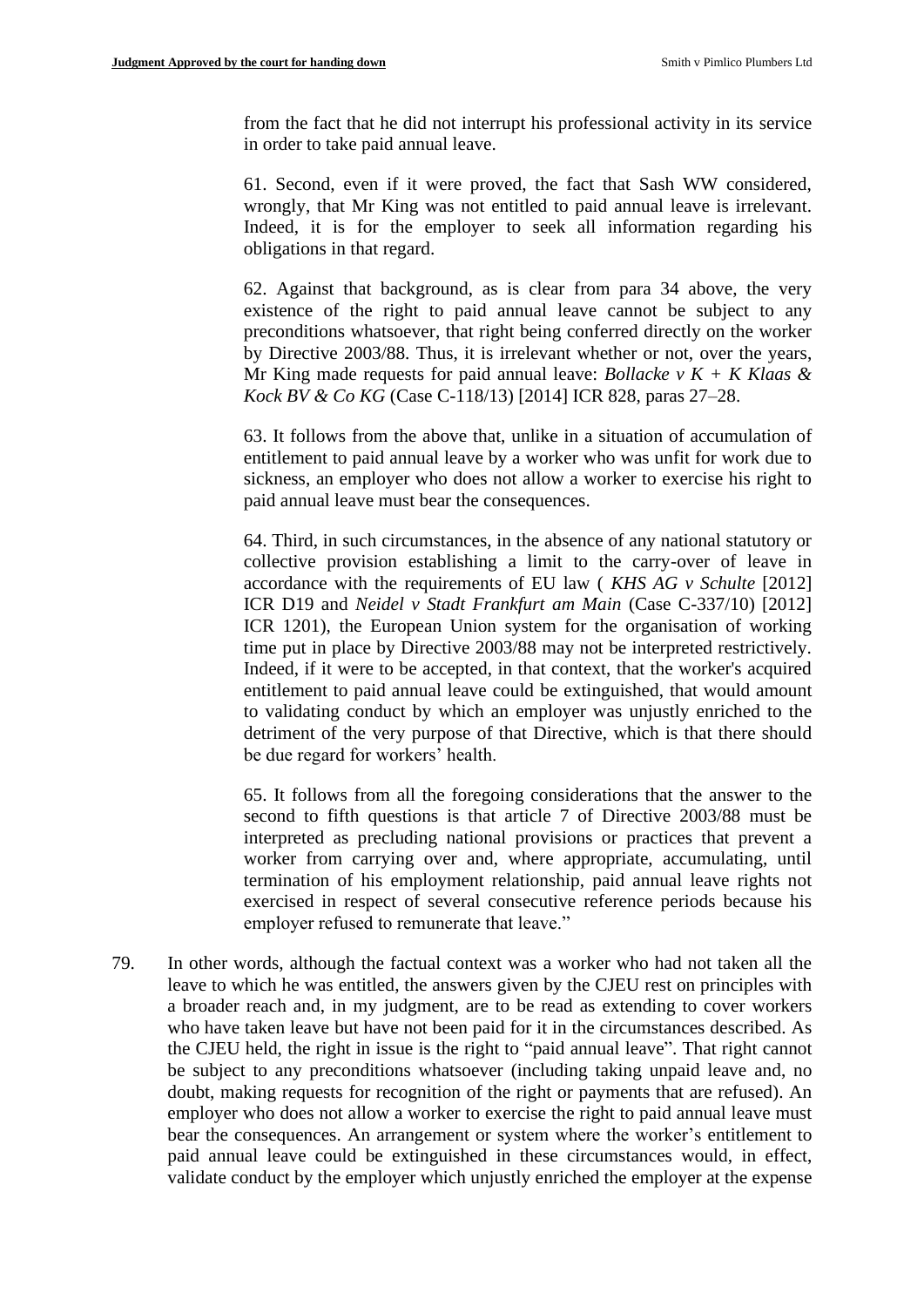of the worker's health. The fundamental principle which followed from these considerations is that where paid annual leave rights are not exercised over a number of consecutive reference periods because the employer disputed the right and refused to remunerate leave, rules or practices preventing the worker from carrying over and accumulating the leave until termination are precluded by the WTD. These considerations and the principles they articulate apply equally to Mr Smith's case.

- 80. Further, although in Mr King's case the fact that he did not take his full leave entitlement meant that he had no effective remedy in domestic law because of the structure of the WTR and the domestic remedies available, that was not the underlying basis of the CJEU's conclusions in his case, as the reasons and considerations identified above make clear.
- 81. In any event, viewed through the prism of a fundamentally important social (health and safety) right, a claim based on a failure to remunerate annual leave taken is not simply a claim for non-payment. Nor is the right only infringed when no payment is made, as Mr Jeans sought to argue. The failure to remunerate leave when the leave is taken (a fact that will inevitably be known in a case where the right is disputed by the employer who refuses to remunerate leave), means that there is a failure by the employer to ensure the necessary rest and relaxation that goes with paid annual leave. As the CJEU made clear in *Shimizu* (and held to similar effect in *Kreuziger*):

"45. … the employer is in particular required, in view of the mandatory nature of the entitlement to paid annual leave and in order to ensure the effectiveness of art.7 of Directive 2003/88, to ensure, specifically and transparently, that the worker is actually in a position to take the paid annual leave to which he is entitled, by encouraging him, formally if need be, to do so, while informing him, accurately and in good time so as to ensure that that leave is still capable of ensuring for the person concerned the rest and relaxation to which it is supposed to contribute, that, if he does not take it, it will be lost at the end of the reference period or authorised carry-over period.

46. In addition, the burden of proof in that respect is on the employer... Should the employer not be able to show that it has exercised all due diligence in order to enable the worker actually to take the paid annual leave to which he is entitled, it must be held that the loss of the right to such leave at the end of the authorised reference or carry-over period, and, in the event of the termination of the employment relationship, the corresponding absence of a payment of an allowance in lieu of annual leave not taken constitutes a failure to have regard, respectively to art.7(1) and art.7(2) of Directive 2003/88."

- 82. Thus, the employer is required to set up and maintain a facility to enable paid leave to be taken (which may include recognition and acceptance of worker status and worker rights in appropriate cases). The right to paid annual leave is infringed by an employer who disputes the worker's right to paid annual leave, refuses to remunerate the leave and so fails to set up and maintain such a facility.
- 83. Although in *Shimizu, Kreuziger,* and indeed, in *Bauer*, the worker did not take leave at all, rather than taking leave which was unpaid, the CJEU's reasoning and analysis (which is similar to that in *King*) establishes and applies broader principles which also apply in a case in which the worker takes leave but is not paid for it.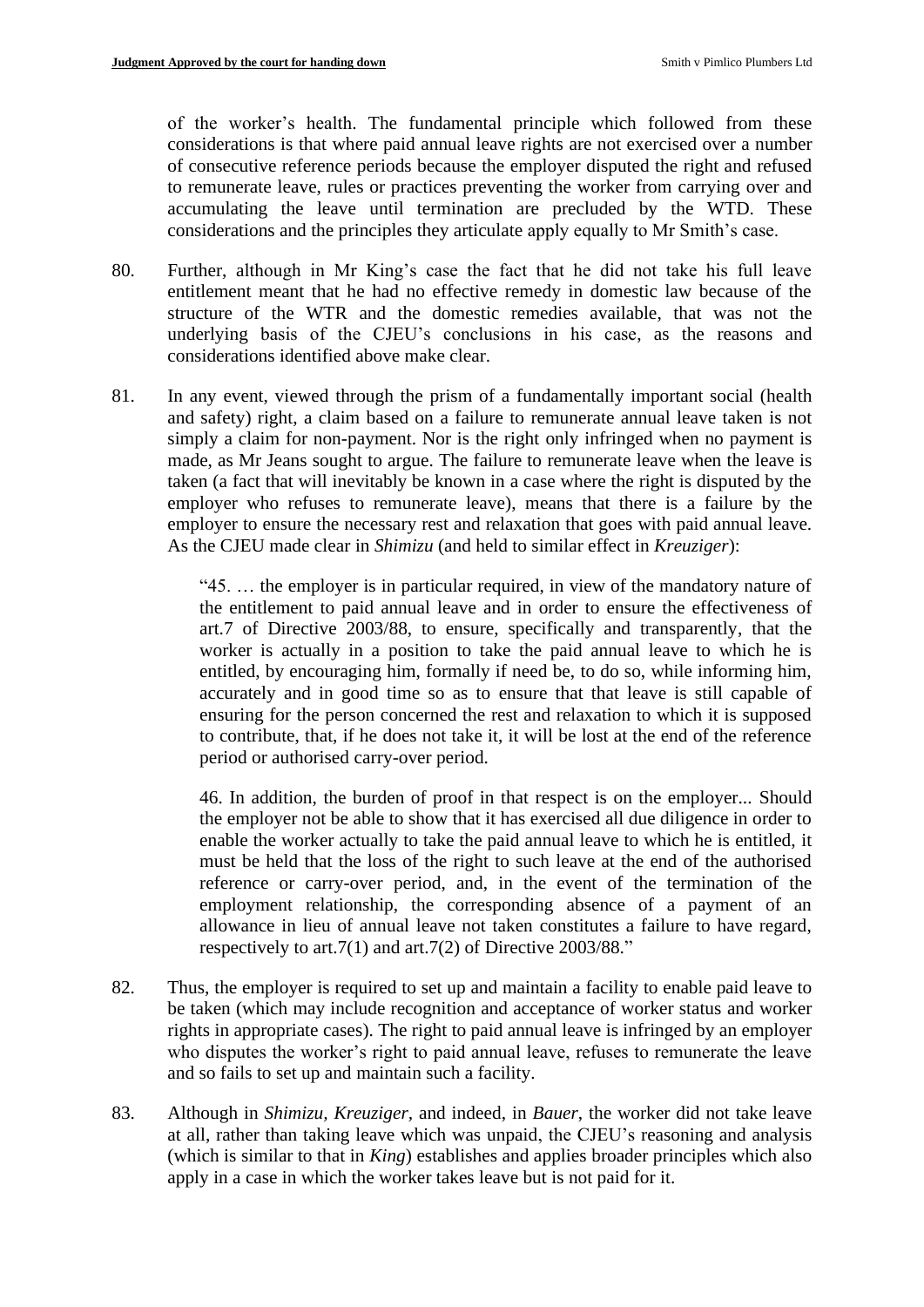- 84. In *Kreuziger* (and in *Shimizu*), the CJEU repeated the points made in *King*. Further, it emphasised that since the worker is to be regarded as the weaker party in the employment relationship, that position of weakness might mean that he or she is dissuaded from explicitly claiming rights from the employer especially where that might expose him to detrimental treatment, so that any practice or omission which might potentially deter a worker from taking annual leave is equally incompatible with the purpose of the right to paid annual leave: see [48] and [49]. The CJEU expressly referred here to deterring a worker from taking annual leave, but I cannot see any principled basis in the reasoning for limiting that broader principle to the factual context of that case. The court went on to hold that in those circumstances it was, "*important to avoid a situation in which the burden of ensuring that the right to paid annual leave is actually exercised rests fully on the worker, while the employer may, as a result thereof, take free of the need to fulfil its own obligations by arguing that no application for paid annual leave was submitted by the worker*": [50]. The court therefore held that the burden was on the employer to show that it, "*exercised all due diligence in order to enable the worker actually to take the paid annual leave to which he is entitled* ..." and that the "*loss of the right to such leave, and, in the event of the termination of the employment relationship, the corresponding absence of the payment of an allowance in lieu of annual leave not taken constitutes a failure to have regard, respectively, to art.7(1) and art.7(2) of Directive 2003/ 88*": see [52] and [53]. Again, the CJEU expressly referred to "annual leave not taken". That was the factual context of this case and so is unsurprising. But, as I have explained, this is a single, composite right. Those considerations mean that, again, I cannot see any principled basis for limiting the broader principles to that factual context, or for holding that they do not apply equally in the case of a worker who does take annual leave, but whose employer disputes that right and refuses to pay him for that leave. Unless the employer can show that this worker was given the opportunity to take paid annual leave, the loss of the right to such leave, and, if the employment is terminated, the corresponding absence of a payment of an allowance in lieu of annual leave, is also a breach of article 7.
- 85. Moreover, I disagree with Mr Jeans and the EAT that article 7(2) cannot be invoked to confer an allowance in lieu of leave taken but unpaid in the circumstances described. Such an allowance is an allowance in lieu of paid annual leave. First, it reflects the fact that the worker took the leave but was not paid for it (and so suffered uncertainty which reduced the benefit of the rest which the leave should have brought). Secondly, it reflects the employer's failure to establish and maintain a system to ensure that the worker's right to paid leave is recognised and the worker is actually in a position to take the paid annual leave to which he is entitled and which gives him the required rest and relaxation.
- 86. Accordingly, I can see no principled basis in the CJEU's judgment in *King* (or the subsequent cases) for treating the worker who takes unpaid leave differently from the worker who takes less than the full leave to which he is entitled, in circumstances where both are unable to exercise the right to paid annual leave because of the employer's refusal to recognise the right and remunerate annual leave. It does not matter what means are adopted for transposing the right to paid annual leave or what the domestic system for remedies is. The single composite right in EU law is to take annual leave and to have the benefit of the remuneration that goes with it *when* the leave is taken. This is a particularly important health and safety right guaranteed by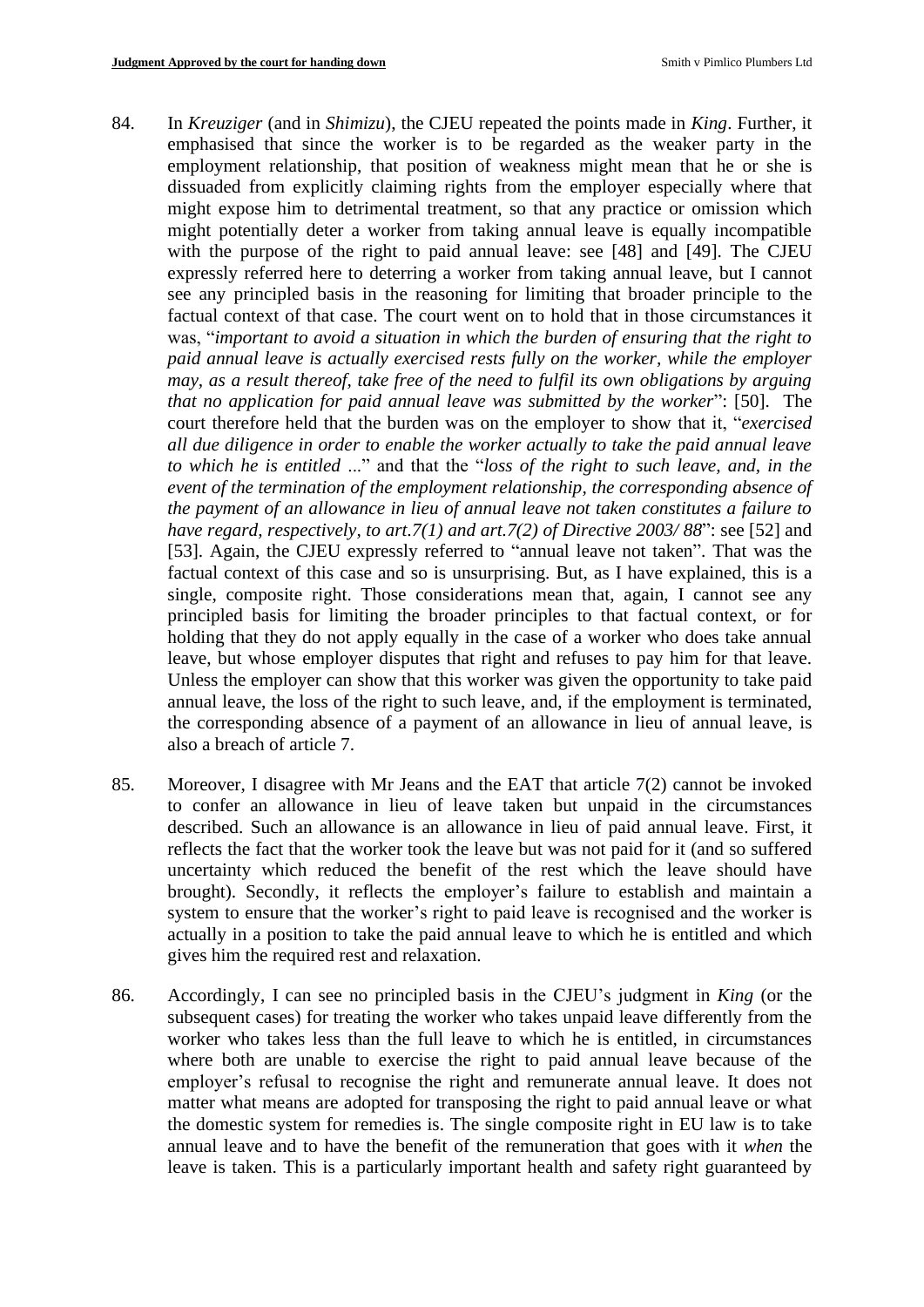the WTD and by the Charter. Failure to pay for annual leave or uncertainty about pay is liable to detract from the rest and relaxation that should be afforded by periods of paid leave and to deter workers from taking it. The employer must bear the consequences of the refusal to recognise and remunerate the right; is under a duty to establish the correct position; and cannot be allowed to benefit from not paying for annual leave to the detriment of the worker's health and of the purpose of the WTD. In these circumstances, it seems to me that properly understood, the CJEU's reasoning in *King* (confirmed in the subsequent cases) extends to cover the worker who takes unpaid leave because the employer refuses to recognise the worker's right to paid leave and remunerate the leave, and means that this worker too is prevented from exercising the single right to paid leave afforded by article 7(1) WTD.

- 87. Contrary to the reasons relied on by the EAT at [92], this interpretation does not make the time limits for claims under regulations 13 and 16 ineffective. Whatever the position might be in other cases (for example, when a worker is paid in part for annual leave, or is underpaid) a worker can only carry over and accumulate a claim for payment in lieu on termination when the worker is prevented from exercising the right to paid annual leave, and does not take some or all of the leave entitlement, or takes unpaid leave, for reasons beyond his control, because the employer refuses to recognise the right and to remunerate annual leave. The principles which justify treating these two cases differently from other cases derive from *King* (and the subsequent cases), as explained above. The three-month time limit for making a claim, which runs from the termination of employment, applies in either case. Provided a claim for payment in respect of the breach of these rights is made within a period of three months beginning with the date of termination, it will be in time.
- 88. In my judgment, it follows that both tribunals below erred in their approach to article 7(1) and *King*. In essence, they focussed unduly on one aspect of the single composite right, and on the provisions of the domestic remedial system. They therefore understood the principles established by *King* too narrowly*.*
- 89. Mr Smith's claim form was lodged with the employment tribunal within three months of his date of termination. His pleaded claim was that he was denied "paid holidays from the outset". That is consistent with the fact that his contract precluded paid annual leave, and his employer failed to recognise his status as a worker who had such rights. He alleged that the failure to allow his entitlement to paid holidays continued each year up to the date of termination. Accordingly, a claim that he was denied the single right to paid annual leave because his employer disputed the right and refused to remunerate leave was inherent in Mr Smith's pleaded claim. It was not necessary for him to specify whether the leave was untaken or taken but not paid. His case was that unpaid leave breached his rights. In the light of *King*, as I have understood it, the taking of unpaid leave could not and did not discharge the obligation to provide paid annual leave. Rather, the respondent's approach meant Mr Smith was prevented by reasons beyond his control from exercising the right throughout his employment. Since he could only lose the right to paid annual leave if he actually had the opportunity to exercise the right to paid annual leave under article 7(1) WTD *(Kreuziger* at [42]; *Shimizu* at [35]), those rights accumulated and crystallised on termination.
- 90. It follows that the employment tribunal was wrong to hold that the principles established in *King* did not apply to Mr Smith's pleaded claim, and also wrong to hold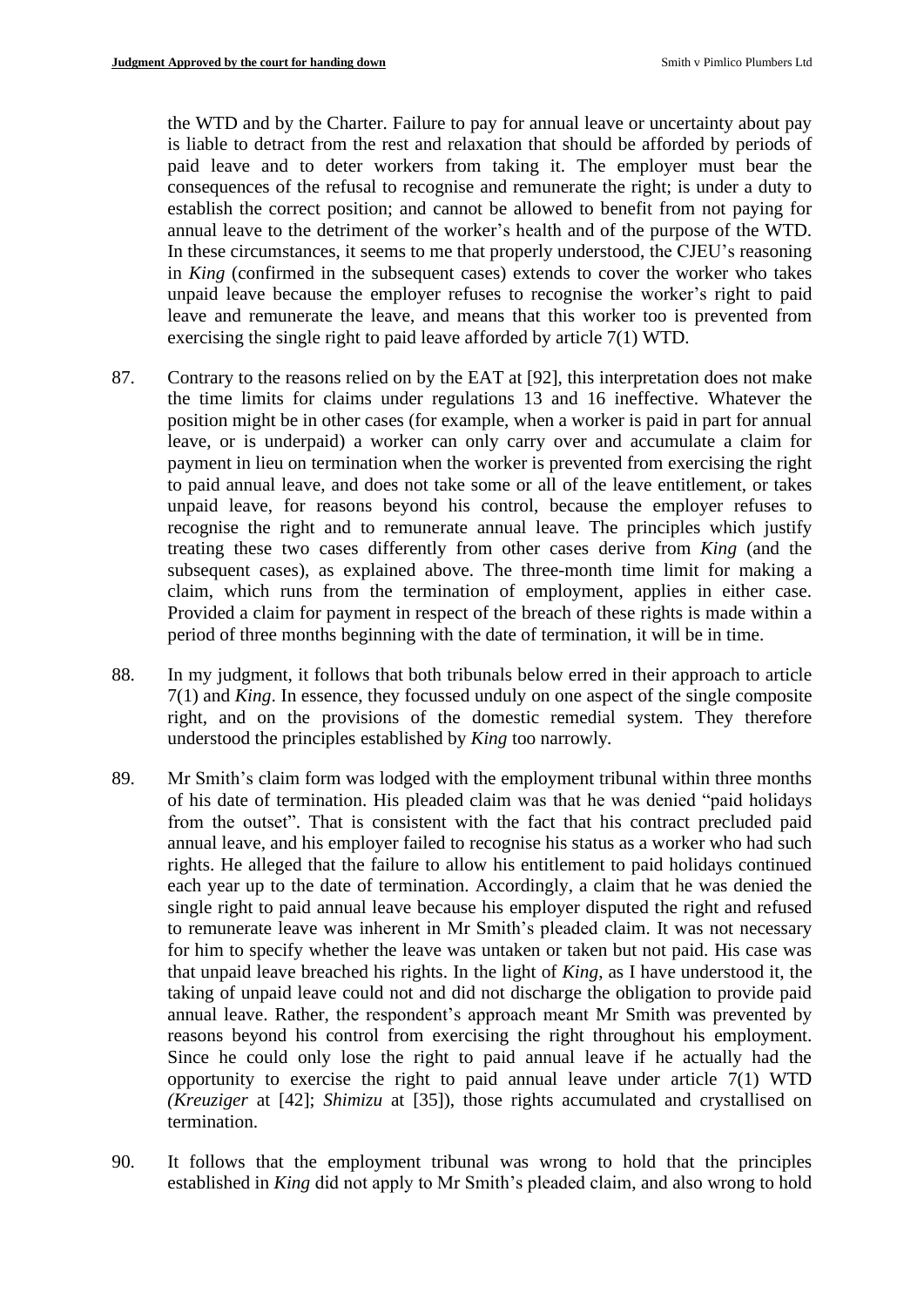that this claim was made outside the relevant time limits. The appeal on this ground accordingly succeeds. These conclusions make it unnecessary to address the further argument in relation to remedy based on the principle of effectiveness.

## **Issue (iii): is a 'series of deductions' within the meaning of section 23(3)(a) ERA broken by a gap of three months or more?**

- 91. In the light of my conclusions above, issue (iii) also does not strictly arise. However, the court was urged by counsel for Mr Smith to deal with it because the conflicting authorities of the EAT in *Bear Scotland* and the NICA in *Agnew* (construing the equivalent legislation in Northern Ireland, article 55(3) of Part V of The Employment Rights (Northern Ireland) Order 1996) continue to cause uncertainty at tribunal and EAT level; and the point was fully argued. It is a point of pure domestic law. In the circumstances, I deal with it relatively briefly and set out what is and can only be a strong provisional view.
- 92. As I indicated earlier, a claim for unpaid leave can be brought as a claim for unlawful deduction from wages under section 23 ERA. In general such a claim must be presented before the end of the period of three months beginning with the date of payment of the wages from which the deduction is made. However, where a complaint is made about "a series of deductions", the three-month period runs from the last deduction in the series: see section 23(3). An amendment to section 23 ERA was introduced by the Deduction from Wages (Limitation) Regulations, 2014/3322. It inserted a new subsection (4A) in section 23 ERA. This placed a two-year long stop on the period of recovery in a case based on a series of deductions. However, the amendment only applies to complaints presented to an employment tribunal after 1 July 2015 and so could not have affected Mr Smith's case.
- 93. Mr Smith sought to rely on a series of deductions occurring throughout his employment and linked to his final payment on termination, in order to bring himself within the extended time limit afforded by section 23(3). However, both tribunals below held that they were bound by, or should follow, *Bear Scotland* so that a gap of more than three months between one deduction in a series and the next deduction in the series was to be treated as, in effect, bringing the series to an end and extinguishing the jurisdiction.
- 94. In *Bear Scotland* Langstaff J (President) interpreted "series of deductions" for the purposes of section 23(3)(A) ERA. He reasoned that for deductions to form part of a series, it is necessary to establish a sufficient factual, and temporal, link between them (see [79]); and these features were likely to be clear within a short time after the deduction occurs, if not at the time the employer fails to make the payment concerned. Further, the term "series" had to be understood in its legislative context, which included the fact that a period of any more than three months is generally seen as too long a time to wait before making a claim, and the legislative intent that claims should be brought promptly.
- 95. At paragraph 81, the EAT held:

"81. Since the statute provides that a tribunal loses jurisdiction to consider a complaint that there has been a deduction from wages unless it is brought within three months of the deduction or the last of a series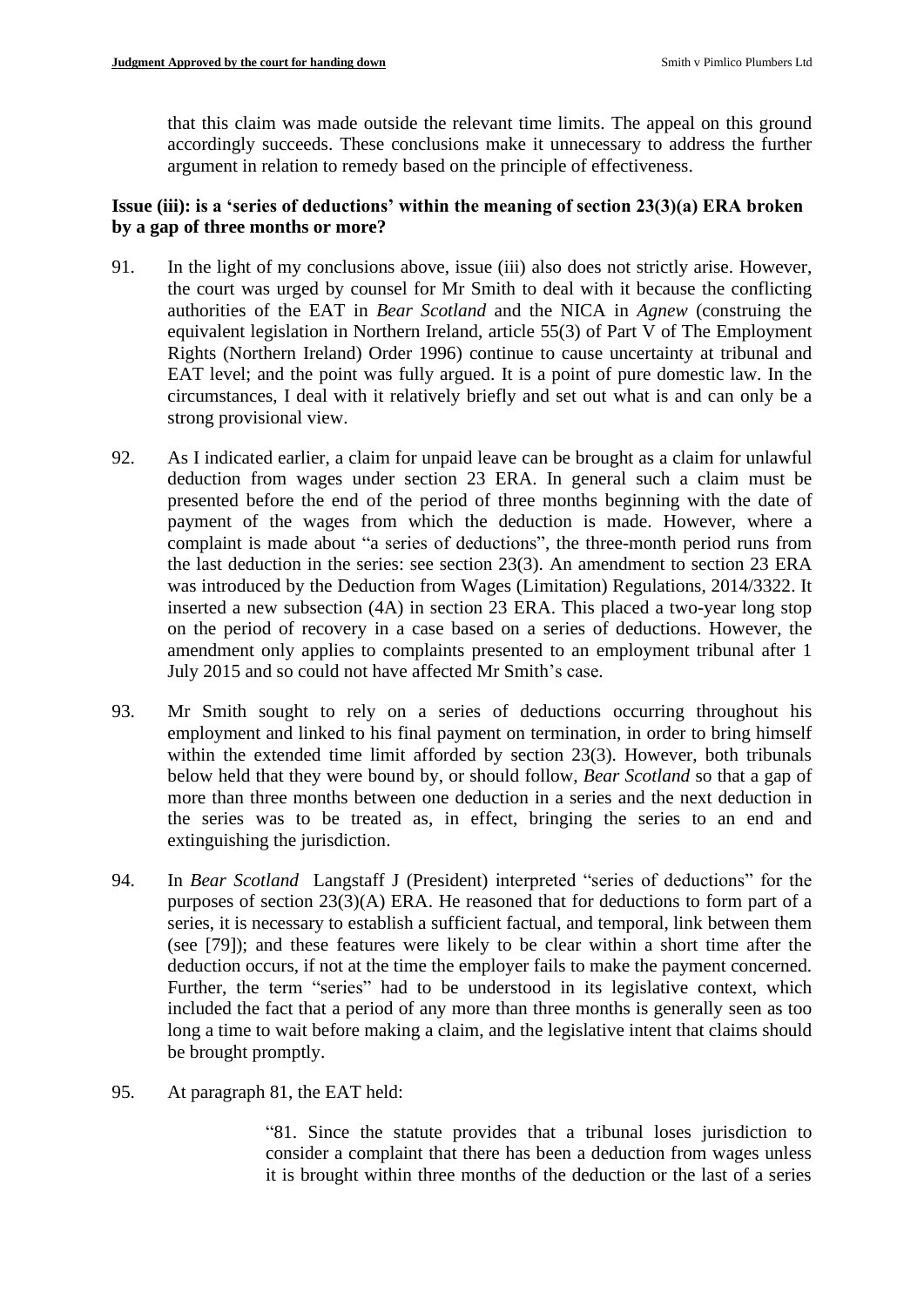of deductions being made (section 23(2) and (3) of the 1996 Act taken together) (unless it was not reasonably practicable for the complaint to be presented within that three-month period, in which case there may be an extension for no more than a reasonable time thereafter) I consider that Parliament did not intend that jurisdiction could be regained simply because a later non-payment, occurring more than three months later, could be characterised as having such similar features that it formed part of the same series. The sense of the legislation is that any series punctuated from the next succeeding series by a gap of more than three months is one in respect of which the passage of time has extinguished the jurisdiction to consider a complaint that it was unpaid."

- 96. On this basis, the EAT construed "series of deductions" to mean two or more deductions which are no more than three months apart. Any longer gap between the deductions would not "satisfy the temporal link" intended by the drafter of the legislation.
- 97. Mr Jeans submitted that this analysis is to be preferred to the approach adopted in *Agnew* where the opposite conclusion was reached: "*A series is not ended, as a matter of law, by a gap of more than 3 months between unlawful deductions* …": see [105] and [108]. The NICA reasoned that there is nothing in the provision which expressly imposes a limit on the gaps between particular deductions making up a series and nothing that can be implied from the terms of the provision which compels such an interpretation.
- 98. Mr Jeans submitted that the word "series" cannot simply mean things of a kind which "*follow each other in time*" since all events which are not contemporaneous "*follow each other in time*". He emphasised that Parliament confined the extension to a "series" of deductions rather than making it sufficient, for example, that the claim relates to a similar or connected right, and decided (in contrast, for example to the position under section 129 Equality Act 2010 governing equal pay claims) *not* to defer the running of time until the end of employment. Further, in the context of limitation it would be heterodox, and contrary to the principle of legal certainty, if a claim which was out of time could be automatically revived by a new breach. The *Bear Scotland* approach promotes certainty and a consistency, allowing both parties to the employment relationship to know where they stand in respect of the applicable time limits.
- 99. My strong provisional view is that *Agnew* is correct on this point. With respect to the EAT, the reasoning in *Bear Scotland* derives no support from the express words used in section 23(3) ERA. The existence of a three-month time limit for bringing claims is a weak basis for inferring that Parliament did not intend to link similar payments occurring more than three months apart: see [81]. Nor is there anything in the history or background to the legislation that supports this reasoning. It is not an approach that has been applied in relation to other similar limitation provisions based on a series, for example, section 43(8) ERA. Had this been Parliament's intention, it could and should quite easily have been stated expressly.
- 100. It seems to me that section 23(3) means what it says: the period within which a claim can be brought is three months from the date when the last deduction was made.